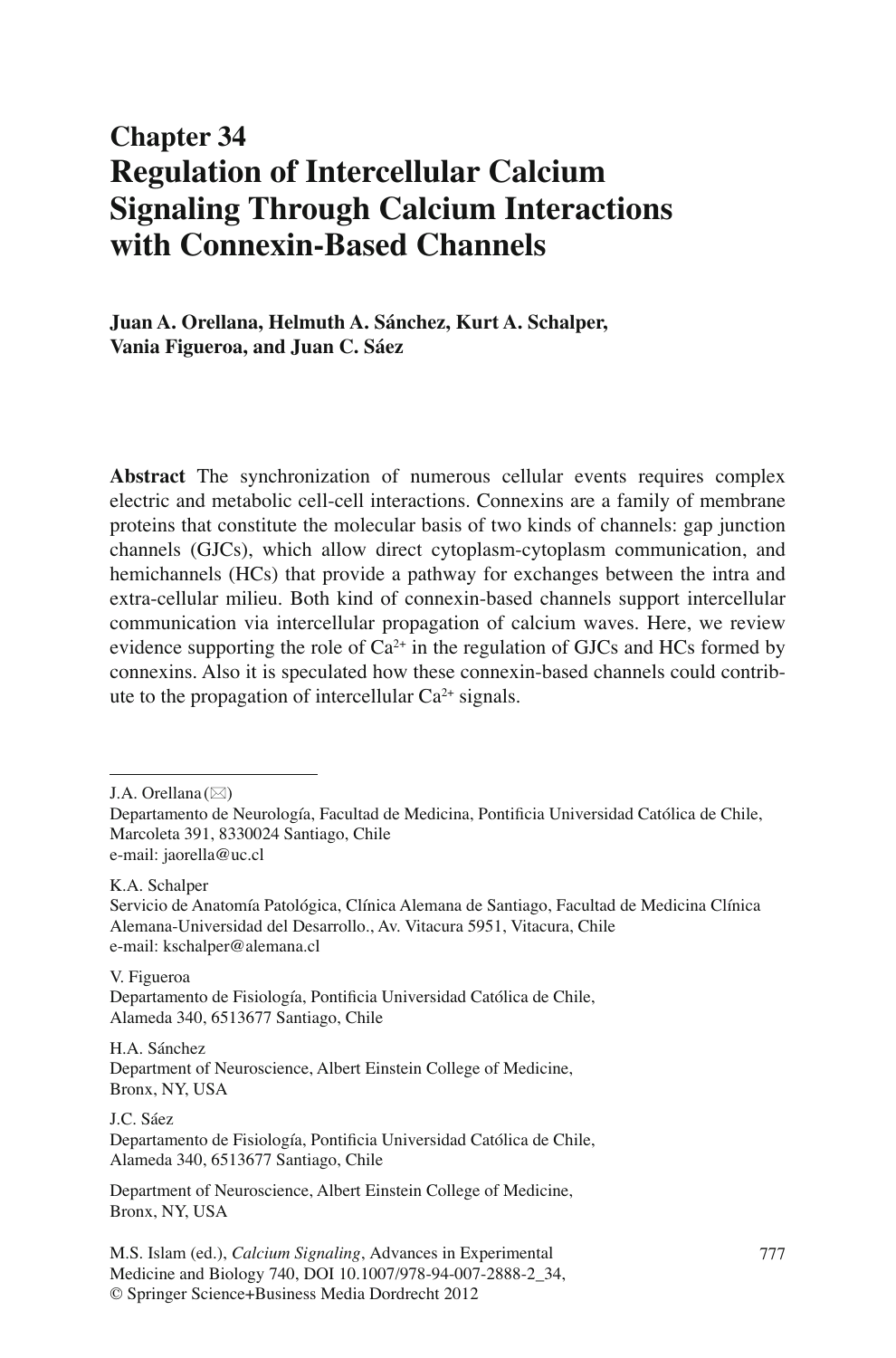**Keyword** Hemichannels • Gap junctions • Connexons • Calcium waves • Dye coupling • Calmodulin

### **Introduction**

 The synchronization of numerous cellular events requires complex electric and metabolic cell-cell interactions. In vertebrates, these cellular interactions are in part mediated by low-resistance intercellular channels that most frequently are located at gap junctions. The latter are plasma membrane specializations formed by the aggregation of tens to thousands intercellular channels (gap junction channels, GJCs), which are believed to provide direct but selective cytoplasmic continuity between communicating cells. Each GJC span the appositional plasma membranes of contacting cells and is formed by the serial docking of two hemichannels (HCs) (Fig. [34.1](#page-2-0) ). Each HC is composed of six protein subunits termed connexins, a family of highly conserved proteins encoded by at least 21 different genes in humans [1]. Connexins are named after their predicted molecular mass expressed in kDa, so that Cx43 has a molecular mass of  $\sim$ 43 kDa. GJCs allow the intercellular exchange of metabolites, such as ATP, ADP, glucose, glutamate and glutathione, and second messengers including cAMP and inositol 1,4,5-trisphosphate  $[2-7]$ . In addition, these channels permit the intercellular spread of electrotonic potentials in excitable and non-excitable tissues  $[8-10]$ .

 In the last decade, a new pathway for exchange of ions and molecules between the intra and extracellular milieu constituted by connexin HCs has received progressive attention  $[11]$ . For a long time, the HC docking in apposed membranes to form intercellular GJCs was the only function assigned to HCs (Fig. [34.1](#page-2-0)). However, diverse evidence obtained in mammalian cells during the last decade indicate that nonjunctional HCs can open at the unapposed cell surface, forming aqueous conduits permeable to ions and small molecules (e.g., ATP, glutamate,  $NAD^+$  and  $PGE_2$ ) that allow diffusional exchange between the intra and extracellular compartments constituting a route for autocrine/paracrine cellular communication [ [11](#page-11-0) ] . Pioneering findings by Paul et al.  $[12]$  identified the first nonjunctional currents mediated by connexin HCs in an exogenous expression system and supported the rational that opening of these channels was incompatible with cellular life. Nevertheless, recent evidence indicate that HCs are involved in several physiological cell and tissue functions and/or responses, including cellular proliferation  $[13–16]$ , regulation of aqueous humor outflow  $[17]$ , ischemic tolerance  $[18, 19]$ , and adhesive cell-cell interactions [20]. More recently, another gene family encoding a set of three membrane proteins, named pannexins, has been identified  $[21]$  (Fig. 34.1). So far, the absence of ultrastructural evidences for gap junction formation in mammalian cells suggests that the main function of pannexin-based channels is paracrine/autocrine communication acting predominantly in the form of HCs [22].

 Changes in GJC and HC open probability can result from changes in covalent modifications of connexin subunits (e.g., phosphorylation, nitrosylation and S-glutathionylation) or variations in transmembrane physicochemical conditions (e.g.,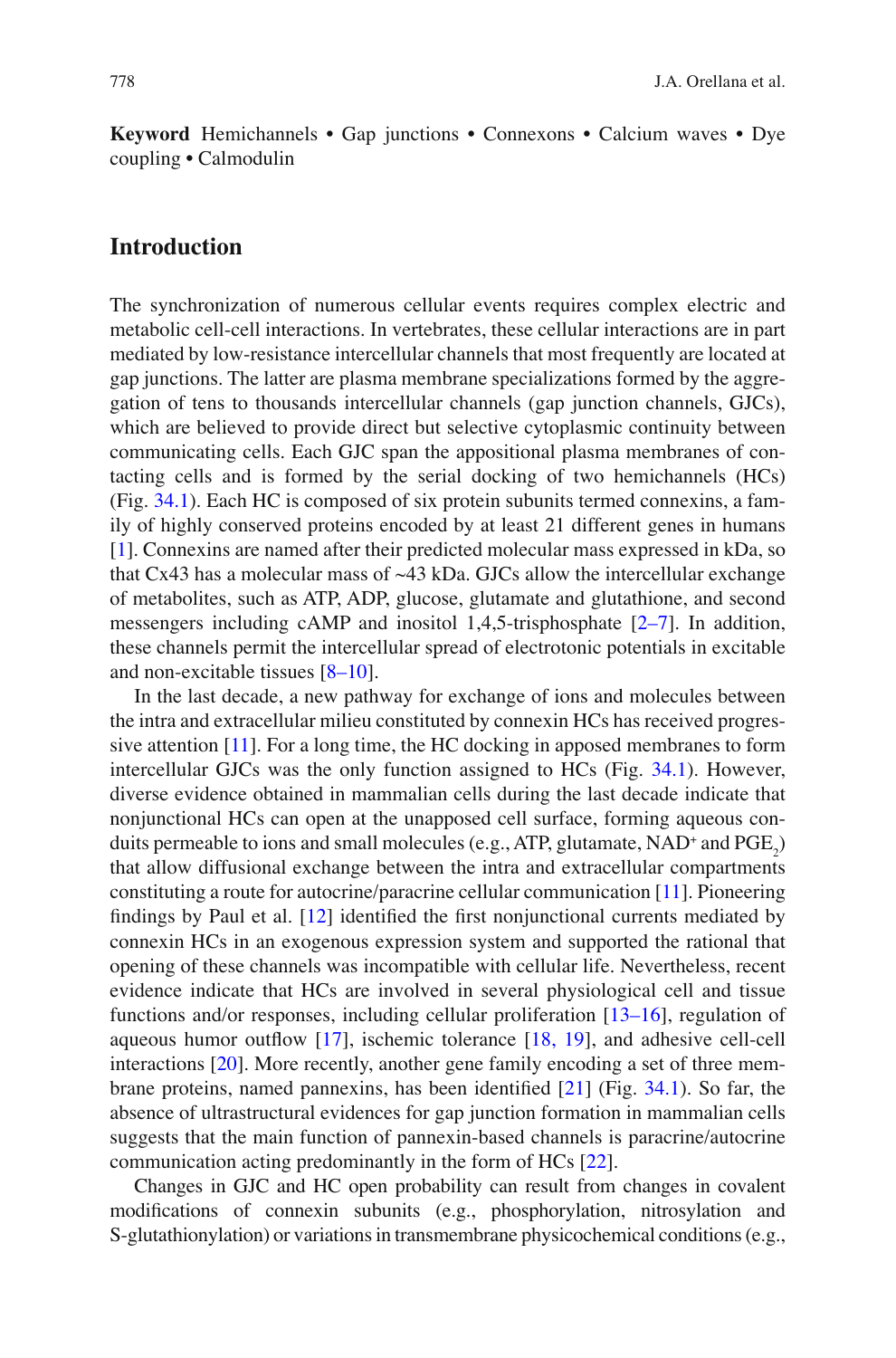<span id="page-2-0"></span>

 **Fig. 34.1** Scheme showing the membrane topology of pannexins, connexins, hemichannels and gap junction channels . *Top and bottom right* correspond to pannexin and connexin proteins in the cell membrane, respectively. Both protein types have four transmembrane domains (*M1-4*) with amino ( *−NH2* ) and carboxy ( *−COOH* ) termini in the cytoplasmic side, two extracellular loops ( *E1* and *E2* ) and one cytoplasmic loop (*CL*). *Top and bottom centers* show hemichannels formed by six pannexin or connexin subunits each. The *middle center* shows an aggregate of connexin GJCs, namely a section through a gap junction "plaque", at a close contact between cells 1 and 2 as shown in the *left* . Each gap junction channel is formed by two hemichannels docked in the same plane (and rotated 30° with respect to one another). Each adjoining cell contributes with one of the hemichannels

transmembrane voltage, pH and concentration of cations) that affect the pore forming proteins. Here, we review the evidence supporting the role of  $Ca^{2+}$  in the regulation of GJCs and HCs formed by connexins. Also, it is speculated how these connexin-based channels could contribute to the propagation of intercellular  $Ca^{2+}$  signals.

# Gating of Connexin-Based Channels by Ca<sup>2+</sup>

## *Gap Junction Channels*

Closure of GJCs presumably via a "gating mechanism" mediated by  $Ca^{2+}$  is a conserved mechanism in several connexin-based GJCs. Usually, an increase in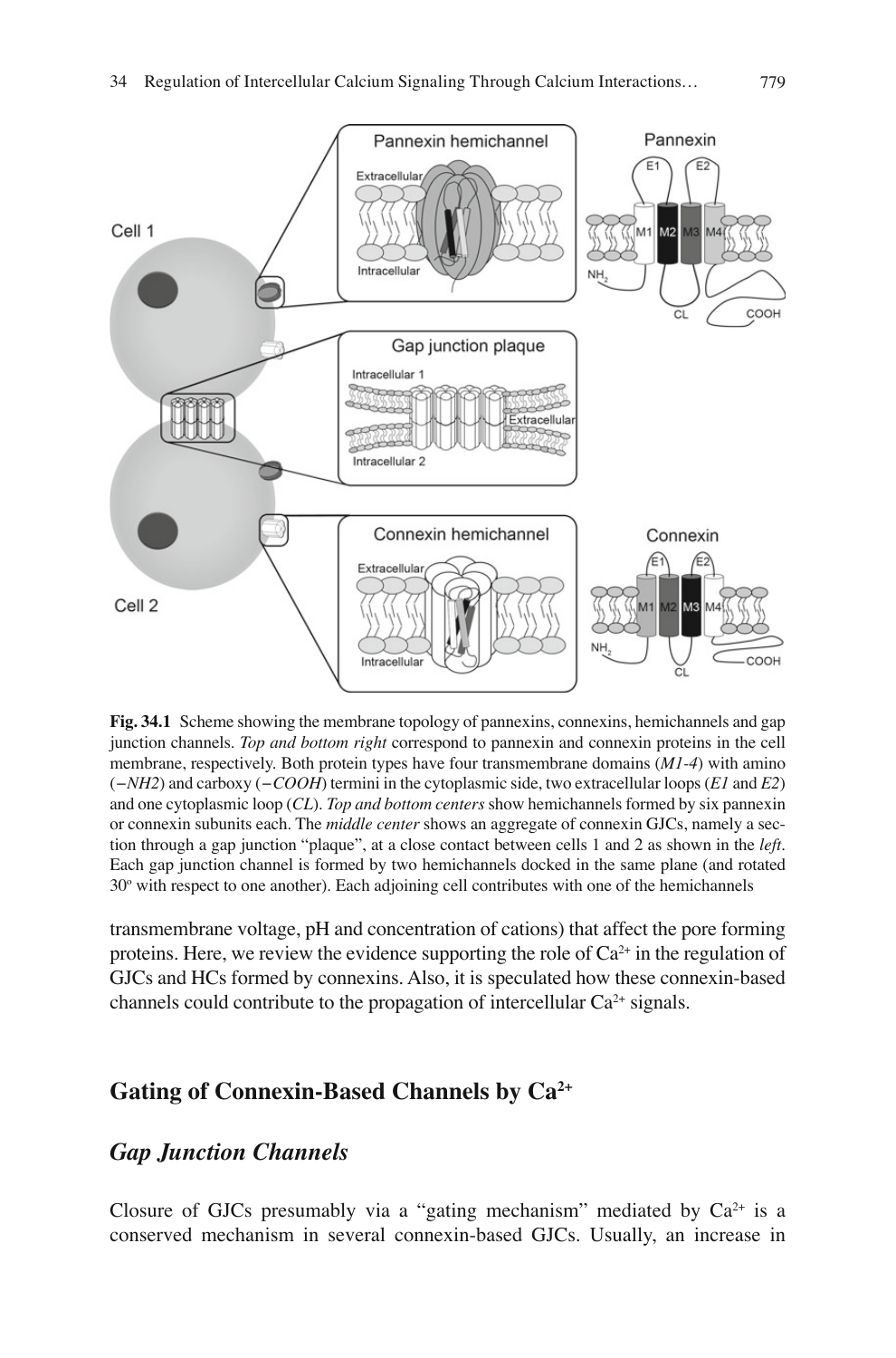intracellular free  $Ca^{2+}$  concentration ( $[Ca^{2+}]$ ) induces closure or drastic reduction gap junctional communication. The  $[Ca^{2+}]$ <sub>i</sub> that triggers this response in cell-cell communication via gap junction vary from nanomolar to micromolar range  $[23]$ , and could occur by direct binding to connexins or indirectly, activating modulatory proteins.

#### **Possible Direct Ca<sup>2+</sup> Gating**

Under physiological conditions, the  $[Ca^{2+}$ <sub>1</sub> is tightly regulated by several mechanism. Thus, if  $Ca^{2+}$  directly affects connexin GJCs, a localized increase in  $[Ca^{2+}]$ <sub>i</sub> is likely to occur [23]. Once the increase in  $[Ca^{2+}]$ <sub>i</sub> is confined to a specific area,  $Ca^{2+}$ could bind directly to connexins that form GJCs. However, up to now there is no evidence of "calcium sparks" close to gap junctions. Moreover,  $Ca<sup>2+</sup>$  binding sites usually consist of acidic residues contributed by carboxylate oxygen [24]. However, the variability of different connexins makes hard to indentify a potential conserved binding site. Therefore, due to the reasons mentioned above and the absence of crystal structures of different connexin-based GJCs the identification of a direct  $Ca<sup>2+</sup>$  binding site at the cytoplasmic side of GJCs has been difficult [23].

A proposed mechanism for direct  $Ca^{2+}$ -dependent gating of GJCs involves the action of calmodulin (reviewed by  $[23, 25]$ ). Calmodulin contains specialized domains in the N- and C-lobes that follow the -NH<sub>2</sub> terminus and  $Ca^{2+}$  binds to these domains, inducing conformational changes in the protein, enabling its interaction with several receptors. Such interaction has been observed with  $Cxs$  38 [26], 32 [ $27$ ],  $37$  [ $28$ ],  $43$  [ $28$ ],  $44$  [ $29$ ], and  $50$  [ $30$ ]. Moreover, a calmodulin mutant with high Ca<sup>2+</sup>-sensitivity drastically increases the Ca<sup>2+</sup> gating sensitivity of Cx32 GJCs and decreases their  $Vj$  sensitivity  $[28]$ . This was observed only when calmodulin is expressed before Cx32, suggesting that it interacts with Cx32 before gap junction formation  $[28]$ . Moreover, constructs of calmodulin and  $Cx32$  tagged with fluorescent proteins show co-localization of both proteins when expressed in HeLa cells [28]. Similar results obtained in HeLa cells transfected with Cx50 were reported by Zhang and Qi  $[31]$ . They proposed the involvement of a Ca<sup>2+</sup>-independent interaction between C-terminal and cytoplasmatic loop regions as mediator of a  $Ca^{2+}$ dependent binding of calmodulin to Cx50 that induces closure of GJCs. In addition, Cx32 has two calmodulin interaction sites, one in the N-terminus and the other close to the C-terminal domain  $[32]$ , while Cx43 has only one site in its N-terminus [23]. Moreover, the Cx32 HC activity induced by EGF is inhibited by W7, a calmodulin antagonist [33], suggesting that calmodulin could bind to Cx32 HCs, and potentially to GJCs.

#### **Possible Indirect Ca<sup>2+</sup> Gating**

Indirect gating of connexin GJCs by  $Ca<sup>2+</sup>$  might occur through activation of kinases, phosphatases or generation of metabolites/second messengers that modulate these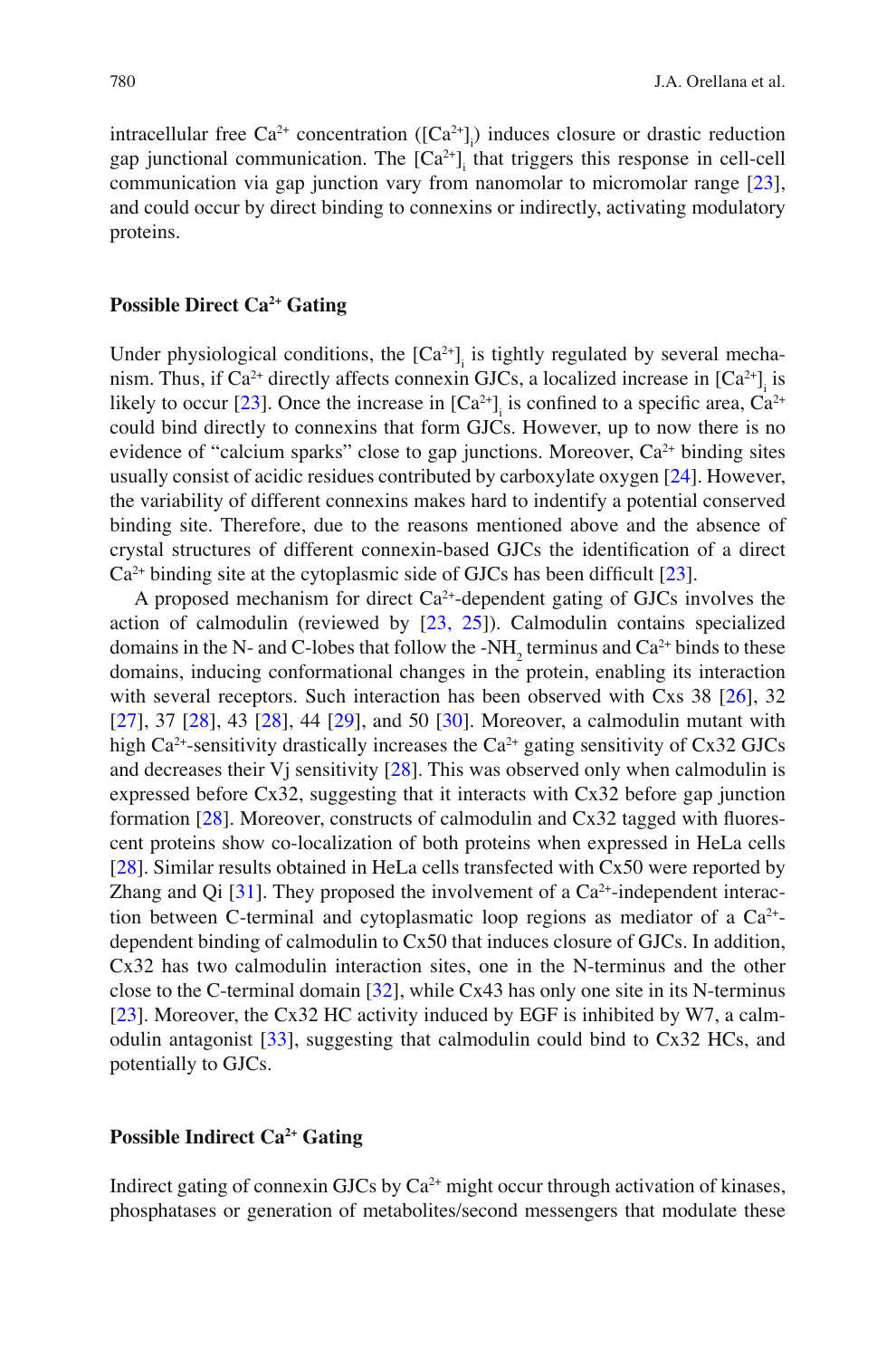channels. Several connexins contain phosphorylation sites for more than one protein kinase, many of them with  $Ca^{2+}$ -dependent activity. These consensus sites vary between connexins and have been preferentially identified in their C-terminal domain [34]. The functional consequence could be an increase or decrease of junctional communication, response that depends on the connexin type and cell condition.

Calcineurin, a  $Ca<sup>2+</sup>$  activated phosphatase highly localized in the central nervous system, is vulnerable to ischemic and traumatic insults particularly in neurons, and it is believed to play important roles in neuron-specific functions  $[35]$ . Rat astrocytes, normally expressing phosphorylated forms of Cx43, present a reduced a reduced gap junctional communication and increased Cx43 dephosphorylation when exposed to chemical hypoxia  $[36]$ . This condition rapidly increases the  $[Ca^{2+}]$ . [37], and while calcineurin inhibition with cyclosporin A or FK506 reduces the dephosphorylation of Cx43, okadaic acid or calyculin A, inhibitors of protein phosphatases 1 and 2A, had little effect. These results suggest that phosphorylated Cx43 GJCs might be substrates of calcineurin under conditions of cell stress, but perhaps not in normal astrocyte cultures, where calcineurin inhibitors had no effect on the phosphorylation state of  $Cx43$  [13]. This would be consistent with the calmodulindependent activation of calcineurin [38, 39], suggesting that a calmodulin-dependent signaling systems play a relevant role in regulating GJCs.

Elevated  $[Ca^{2+}]$  can lead to activation of calmodulin-dependent protein kinase II (CAM kinase II) that can phosphorylate Cx36  $[40]$  and activation of CAM kinase II is associated to increase in electrical synapsis mediated by the Cx35 (ortholog of mammalian  $Cx36$ ) in Mauthner neurons of the goldfish subjected to repetitive electrical stimulation that induces long term potentiation [41]. However, it remains unknown whether the increase in electrical coupling is due to a gating mechanism that activates more GJCs already present at the cell-cell interface or increase in number of GJCs due to reduced degradation and/or increased recruitment.

 $Ca<sup>2+</sup>$  can induce the generation of arachidonic acid (AA), which, in turn, promotes closure of GJCs. AA is generated by activation of  $Ca<sup>2+</sup>$ -dependent lipases during hypoxia-reoxygenation events and blocks intercellular coupling via GJCs in astrocytes  $[42]$  and in mouse hepatocytes expressing connexins 26 and 32  $[43]$ . Blocking metabolization of AA with cyclooxygenase and lipoxygenase inhibitors preserve the GJC activity in astrocytes treated with AA, suggesting that downstream metabolic products of AA induce rapid channel closure or removal of Cx43 GJCs [42].

## *Hemichannels*

 A distinctive functional feature of connexin HCs is their sensitivity to variations in both extra and intracellular concentrations of divalent cations. In particular, homomeric HCs formed by all studied connexins are rapidly activated by reduction or removal of extracellular  $Ca^{2+}$  and  $Mg^{2+}$ , and their open probability is markedly reduced upon exposure to extracellular divalent cations [44]. However, the blocking effect of extracellular  $Mg^{2+}$  is less pronounced and possibly less functionally relevant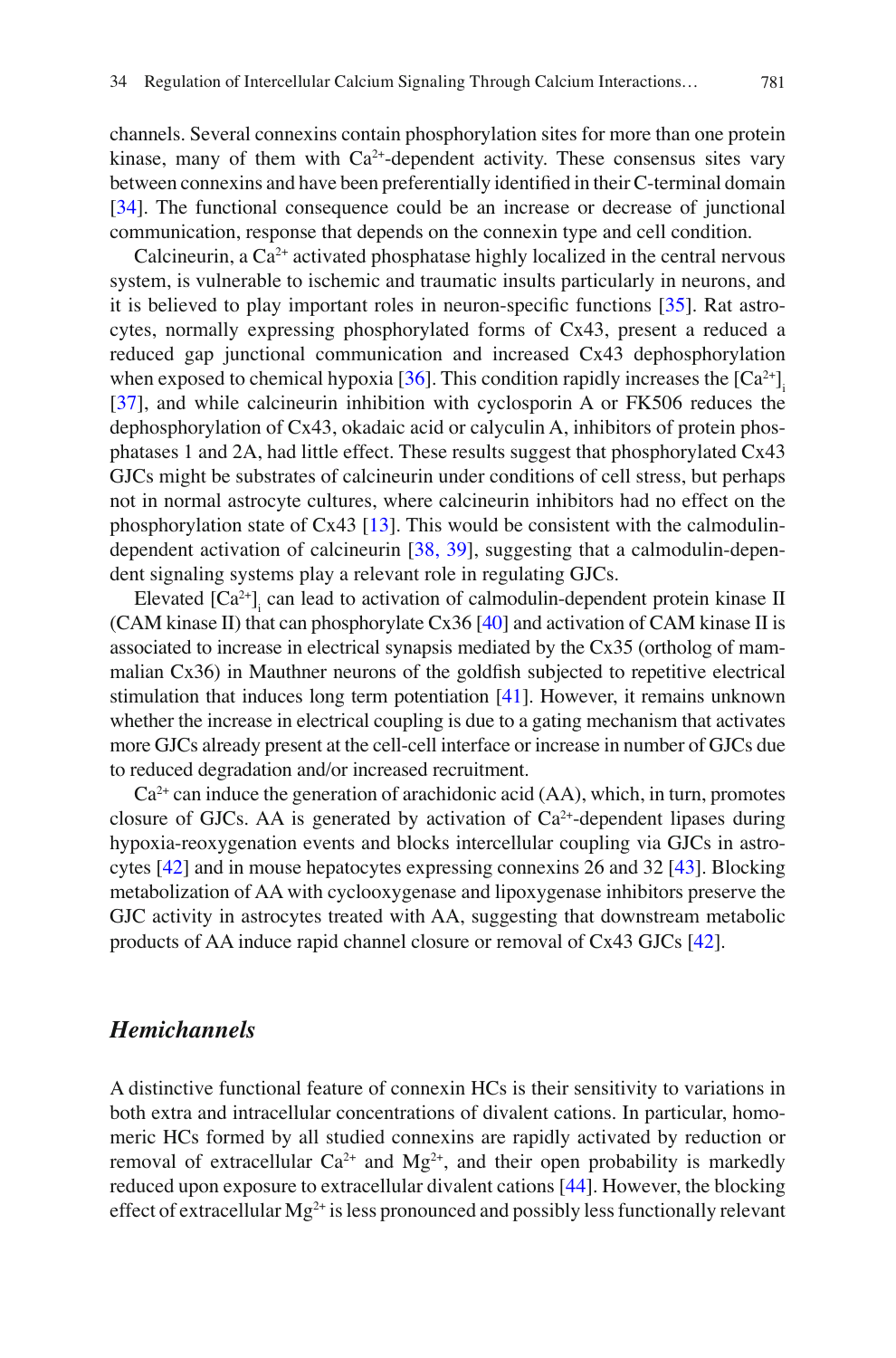than that of  $Ca^{2+}$  [45–49]. Conversely, HCs formed by some connexins (e.g., Cxs 43) and 45) but not others (e.g. Cx26) increase the cell membrane permeability to dyes upon rises in  $[Ca<sup>2+</sup>]<sub>i</sub>$  and this has been associated to increased level of HCs present at the cell surface  $[15]$ . The molecular mechanisms and functional implications of the complex/dual effect of  $Ca^{2+}$  on connexin HCs are not completely understood, but they are believed to be involved in both physiological and pathological regulation of HCs  $[50-53]$ .

The first observation on connexin HC activation by reduction of extracellular  $Ca^{2+}$  concentration ( $[Ca^{2+}]\_e$ ) came from studies by DeVries and Schwartz [54]. In their seminal article using electrophysiological recordings and Lucifer yellow uptake by solitary horizontal cells of the catfish retina, they recognized undocked HCs working as single units by showing their increasing activation upon progressive reduction in  $[Ca^{2+}]_e$  from 2 mM to <10  $\mu$ M [54]. Afterwards and using diverse experimental models including mammalian cells with endogenous connexin expression and exogenous expression systems, HCs formed by diverse connexins were shown to be functionally modulated by variations in the  $[Ca^{2+}]_e$ , including HCs formed by Cxs 23 [55] [56], 26 [15, [37,](#page-12-0) [57–60](#page-13-0)], 30 [61], 30.2 [62], 31.9 [62], 32 [\[ 33, 37,](#page-12-0) 47], 35 [\[ 63](#page-14-0)], 37 [ 48], 38 [ 64 - 66], 43 [ [15,](#page-11-0) 67 - 75], 45 [\[ 15,](#page-11-0) 76, 77], 45.6 [ 78], 46 [45, 46, 79–82], 50 [83]; 52.6 [84] and 56 [85].

 Homomeric HCs formed by Cxs 26 or 43 rapidly and reversibly increase their internal pore diameter upon extracellular  $Ca^{2+}$  removal [variation from 0.5 to 1.3 nm  $[86]$  and 1.8 to 2.5 nm  $[87]$ , respectively] as measured by high-resolution atomic force microscopy. The latter findings support a prominent structural change of connexin-based hexamers induced by  $[Ca^{2+}]_e$  variations.

Although the mechanism of HC blockade induced by extracellular  $Ca^{2+}$  is not completely understood, it is unlikely to occur solely as a consequence of conformational changes but rather involves direct polyvalent cation binding to the mouth of the HC pore. Indeed, extracellular  $Ca^{2+}$  and voltage sensitivities of Cx32 HCs in *Xenopus* oocytes are modified by substitution of two aspartate residues (D169 or D178) located at the second extracellular loop by uncharged asparagines [47]. In homomeric Cx32 HCs, these residues are believed to form a 12 aspartate ring located at the external vestibule of the pore. Binding of  $Ca<sup>2+</sup>$  to these negatively charged aspartate residues could explain the blocking effect of  $Ca<sup>2+</sup>$  through reduction of the effective pore diameter or stabilization of the close configuration of HCs as it has been reported for other ion channels [88, 89]. Interestingly, one naturally occurring mutation due to substitution of the aspartate residue located in position 178 by a neutral tyrosine residue (D178Y) of human Cx32 is associated to a complex human genetic disease termed X-linked Charcot-Marie-Tooth [90]. However and despite the high sequence homology of extracellular E1 and E2 loops among connexins subunits, only HCs formed by few connexins [e.g. human Cxs 30, 32, 43; rat Cxs 32, 43 and 46; mouse Cx30 [47]] share this 12 aspartate extracellular ring but those connexins lacking it are still  $Ca<sup>2+</sup>$  sensitive. In addition, while mutations of the positioned E2 aspartates (D169 and D178) alter the Ca<sup>2+</sup>-sensitivity of Cx32 HCs, they do not abolished the  $Ca^{2+}$  block entirely, indicating the involvement of additional molecular mechanisms. Alternatively, the presence of other negatively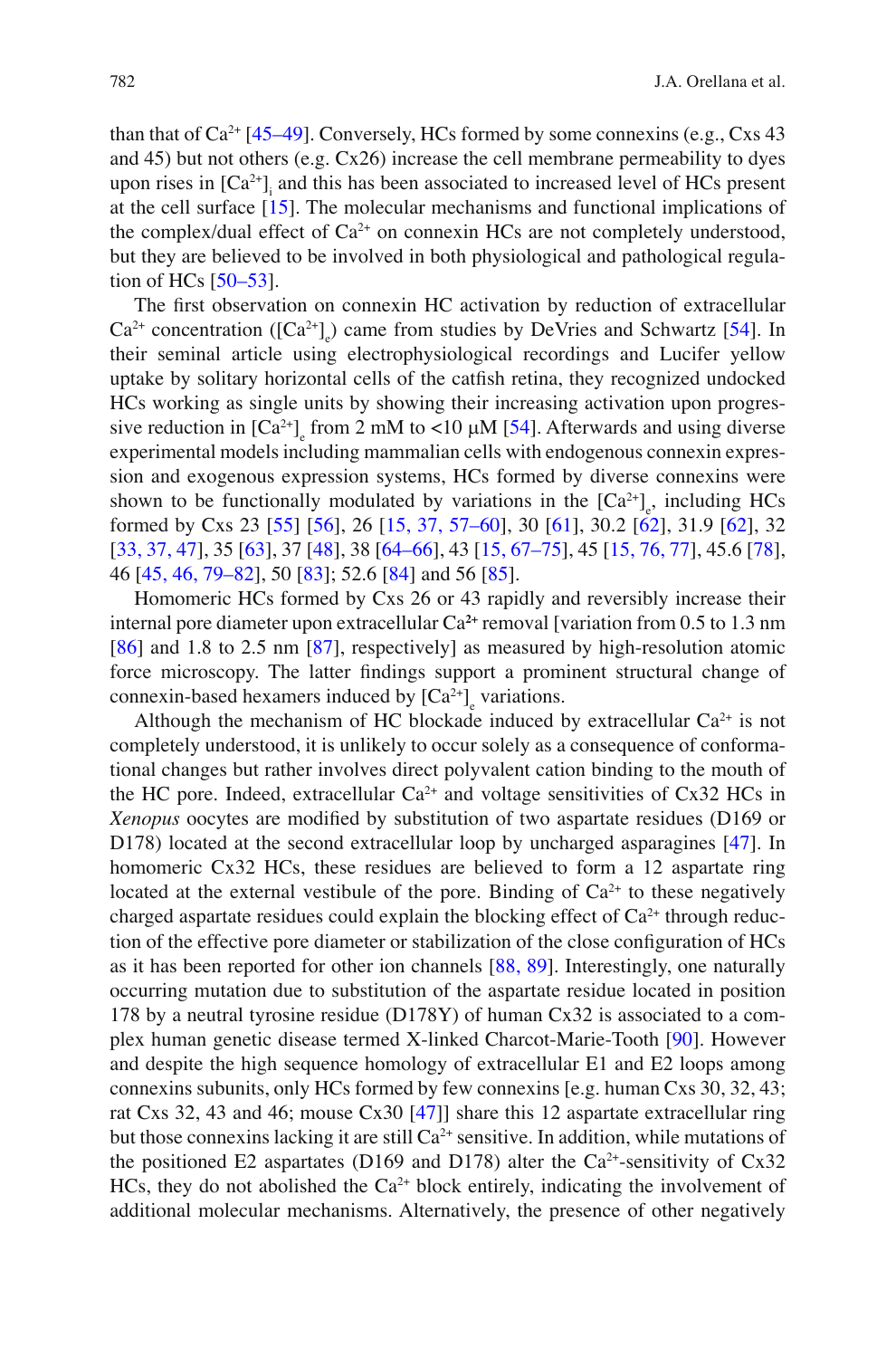charged amino acid residue such as glutamate or variations in the  $Ca<sup>2+</sup>$  binding sites around or close the pore edge could account for the extracellular  $Ca<sup>2+</sup>$  blockade of HCs formed by connexins lacking the anionic gate. In this regard, homomeric HCs formed by human Cx37 [lacking the anionic pore ring [ [47 \]](#page-13-0) ] expressed in *Xenopus* oocytes are blocked by extracellular  $Ca<sup>2+</sup>$  going through the pore (open by membrane depolarization) and reaching binding sites located at the cytoplasmic side, presumably acidic residues located in the N- and C-termini of the subunits  $[48]$ . In addition, single recordings of homomeric rat Cx46 HCs [possessing the 12 aspartate anionic pore ring [47]] expressed in Xenopus oocyte showed that divalent cations do not block directly, but rather modify the intrinsic electric gating though conformational stabilization of fully closed HCs [49]. Using excised patches, divalent cations are only effective from the extracellular side, implying that the binding sites are extracellular. Unfortunately, all available studies aimed to address the mechanism of extracellular  $Ca<sup>2+</sup>$  blockade have been performed using electrophysiological measurements of HCs exogenously expressed in *Xenopus* oocytes and using membrane depolarization as activating stimulus. Several intra/extracellular molecules (e.g. ions, protons, nucleotides and cytokines), intracellular proteins (e.g. protein kinases and phosphatases) and binding partners (e.g., tight junction associated proteins and cytoskeleton proteins) have been shown to affect connexin HC structure and function  $[11]$  and may additionally be involved in the extracellular  $Ca^{2+}$  sensitivity and

cytokines and growth factors)  $[15, 36, 93-97]$  $[15, 36, 93-97]$  $[15, 36, 93-97]$ . Augments in  $[Ca^{2+}]$ <sub>i</sub> increase connexin HC activation in the presence of physiological concentrations of extracellular divalent cations, possibly acting in an indirect fashion. In particular, cells expressing homomeric HCs formed by Cxs 32 or 43 increase their membrane permeability to cationic dyes and the HC-mediated ATP release in response to higher  $[Ca^{2+}]$  and buffering the intracellular  $Ca^{2+}$  with chelat-ing agents prevents HC activation in diverse experimental models [15, [33, 37,](#page-12-0) 74, 98]. In cells expressing Cx32 HCs, the intracellular  $Ca<sup>2+</sup>$  activating concentration lies at ~500 nM and the HCs response is abolished by a selective calmodulin inhibitor [33]. Moreover, Cx32 HC activation induced my metabolic inhibition is partially prevented by a p38 MAP kinase inhibitor, totally prevented by intracellular  $Ca^{2+}$ chelators and mimicked by a  $Ca^{2+}$  ionophore in HeLa cells [37]. In HeLa cells expressing Cx43, increase HC activation induced by rising the  $[Ca^{2+}]$ <sub>i</sub> with FGF-1 or a  $Ca<sup>2+</sup>$  ionophore is associated with higher surface HC levels, increased HC open probability and requires p38 MAP kinase activation [15]. Moreover, Cx43 HC activation is also triggered by intracellular concentration of  $\sim$  500 nM Ca<sup>2+</sup> and involves activation of complex intracellular signaling cascades including calmodulin,

blocking effect. In addition, multiple gating mechanisms (e.g. chemical gating) have been identified for GJCs [91] and HCs might show similar functional complexity. In this regard, it was shown that replacement of extracellular  $Na^+$  by  $K^+$  (and other monovalent cations) modulates the extracellular  $Ca^{2+}$  sensitivity of homomeric Cx46 and Cx50 HCs, an effect residing in the cytoplasmic N-terminal domain of connexins [92]. In addition, diverse stimuli have been recently shown to overcome the extracellular  $Ca^{2+}$  blockade of connexin HCs even at resting negative transmembrane potentials (e.g. chemicals, mechanical stimulation, ischemia-like conditions,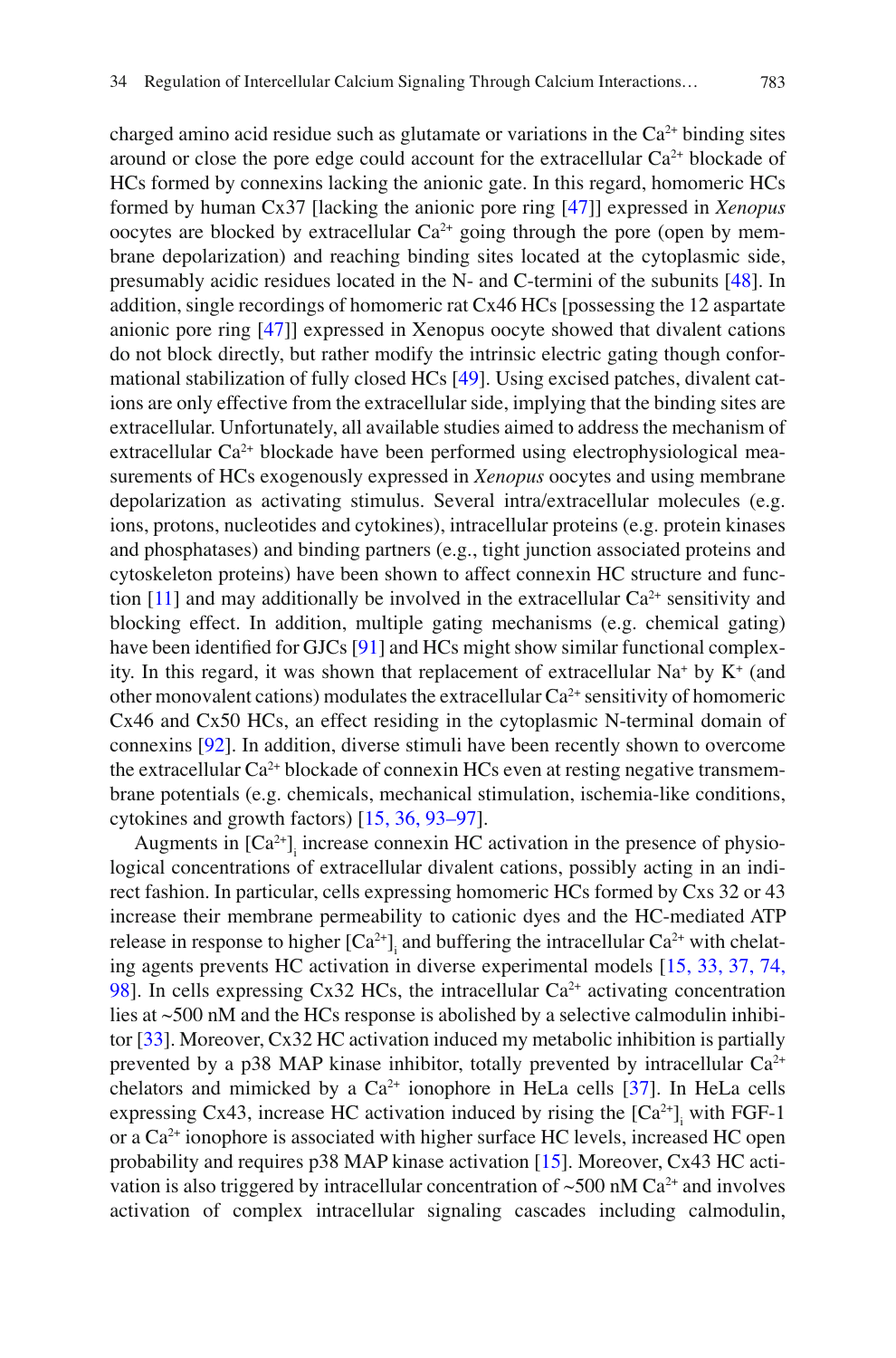calmodulin-dependent kinase II, p38 MAP kinase, phospholipase  $A_2$ , arachidonic acid, lipoxygenases, cyclooxygenases, reactive oxygen species, nitric oxide and membrane depolarization [97]. Finally, release of ATP and proliferation of the retinal pigment epithelial cells also requires Cx43 HC activation induced by increased  $\left[\text{Ca}^{2+}\right]_i$  [74].

Interestingly, preventing the intracellular  $Ca^{2+}$  mobilization with BAPTA-AM or thapsigargin in cultured astrocytes does not inhibit glutamate release after exposure to a divalent cation free solution  $[73]$ , indicating interdependence of the HC responses induced by extra and intracellular  $Ca^{2+}$ . However, the fact that at least some HCs are  $Ca^{2+}$  permeable [37, [99, 100](#page-15-0)], suggest possible activating loops and complex regulation of the HC responses by this cation.

#### **Permeation of Calcium Ions Through Connexin-Based Channels**

#### *Gap Junction Channels*

Up to now, only a couple of studies indicate that GJCs are permeable to  $Ca^{2+}[4, 101]$ , meanly because it is difficult to rule out the involvement of cytoplasmic  $Ca^{2+}$ mobilizing second messengers such as inositol  $(1,4,5)$ -trisphosphate  $(IP_3)$  and cyclic-ADP-ribose (cADPR) [102]. Moreover, another puzzle piece is that high  $[Ca^{2+}]$  has been shown to reduce GJC activity in several cell types [103–105]. Nevertheless, the  $[Ca^{2+}]$ <sub>i</sub> required to block GJCs appears to be well above 1  $\mu$ M [106], far higher than normal resting  $[Ca^{2+}]$  that is between 50 and 100 nM. Therefore, it is expected that low  $Ca^{2+}$  concentrations could permeate GJCs. In fact, it has been reported that  $Ca<sup>2+</sup>$  microinjected into individual hepatocytes or smooth muscle cells immediately increase the  $[Ca^{2+}]}$  in the injected cell [4, [101](#page-15-0)]. Importantly, the  $[Ca^{2+}]$ <sub>i</sub> increased within seconds in the contacting cells, while the initial rise in the  $[Ca^{2+}$ <sub>1</sub> induced by IP<sub>3</sub> microinjection occur in discrete regions of the cytoplasm, which is inconsistent with simple diffusion of  $Ca<sup>2+</sup>$ . The abovementioned studies indicate that IP<sub>3</sub> diffuses between cells to cause localized  $Ca^{2+}$  release from intracellular stores. Whereas changes in  $[Ca^{2+}]$  seen in adjacent cells after  $Ca^{2+}$  microinjection in cells bathed in  $Ca^{2+}$  free solution are due to transjunctional  $Ca^{2+}$  diffusion from the injected cell and not to uptake from the extracellular solution  $[4, 101]$ . Accordingly, computational modeling of intercellular  $Ca<sup>2+</sup>$  wave propagation support that both  $IP_3$  and  $Ca^{2+}$  diffusion occur through GJCs [107–110].

## *Hemichannels*

Most connexin HCs are highly sensitive to fluctuations in  $[Ca<sup>2+</sup>]$ <sub>e</sub> and their open probability decreases in the presence of increasing concentrations of this cation [11]. Thus, HCs have been considered as  $Ca^{2+}$  sensors implicated in the mechanism by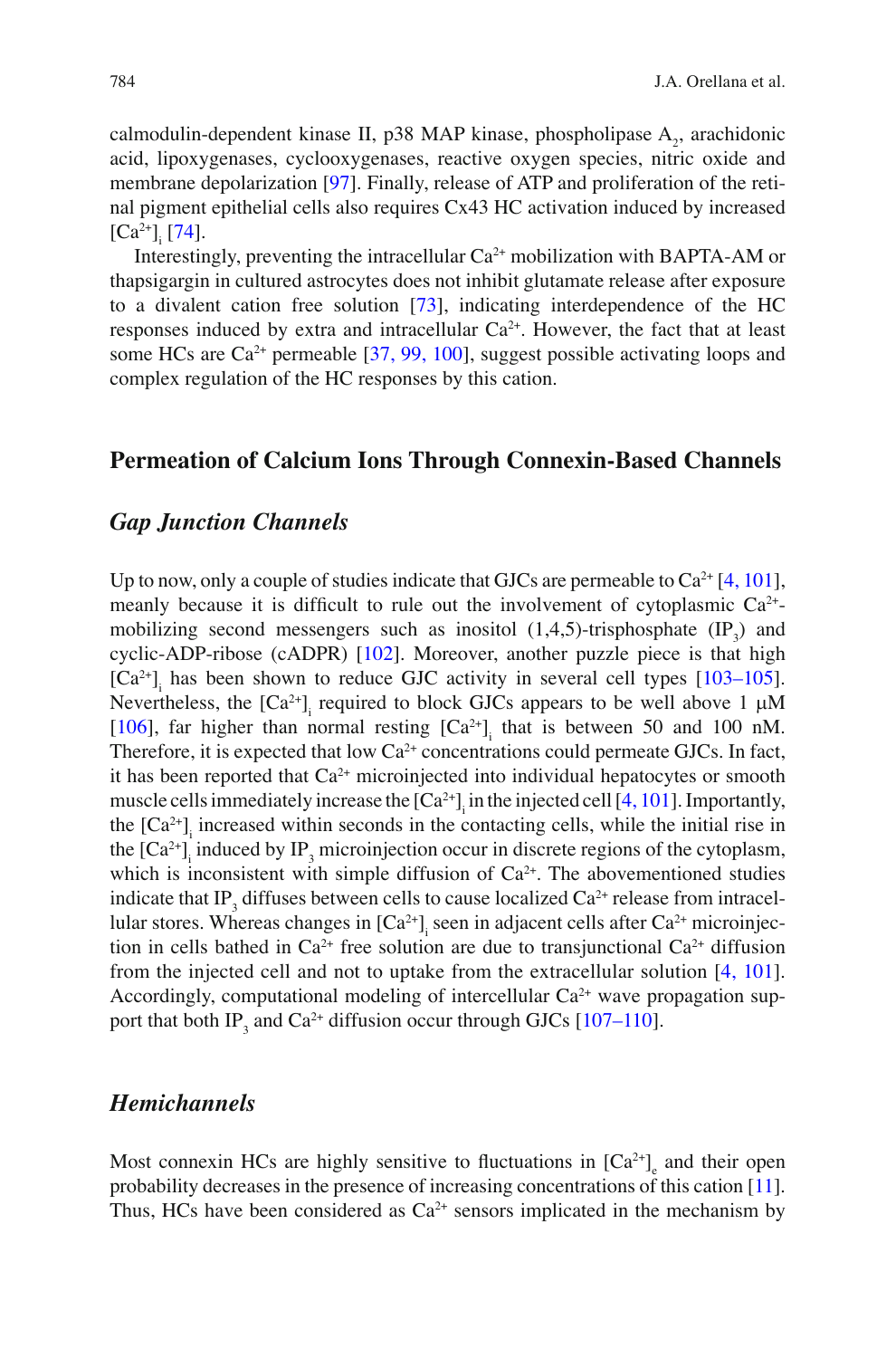which the  $[Ca^{2+}]$ <sub>e</sub> modulates the intracellular signaling [111]. Diverse studies have shown that ATP released via HCs increases the  $[Ca^{2+}$ ], via P2 receptor activation  $[14, 60, 74, 112–114]$  $[14, 60, 74, 112–114]$  $[14, 60, 74, 112–114]$  $[14, 60, 74, 112–114]$  and thus, excluding the HC contribution as route for  $Ca^{2+}$ influx to the cytoplasm. The first experimental evidence suggesting  $Ca^{2+}$  influx through HCs was observed in cardiomyocytes subjected to metabolic inhibition. Under this treatment, cardiomyocytes exhibit an increase in intracellular free  $Ca^{2+}$ and Na<sup>+</sup> concentration, which are partially reduced by halothane or 1-heptanol, two HC and GJC blockers  $[73, 115]$ . However, voltage-operated  $Ca<sup>2+</sup>$  and Na<sup>+</sup> channel blockers also reduce the intracellular increase of both cations, suggesting that HCs, as well as  $Ca^{2+}$  and Na<sup>+</sup> channels contribute to this phenomenon [115]. In support to the relevance of HCs in this response, the increase in  $[Ca^{2+}$ ] of cardiomyocytes subjected to ischemia is inhibited by Gap26  $[116]$ , a connexin mimetic peptide that blocks Cx43 HCs. Most experiments designed to elucidate the role of connexin HCs in  $Ca<sup>2+</sup>$  influx induced by pathological or physiological conditions have been conducted in HeLa cells transfected with connexins  $[117, 118]$ , since they possess all the cellular machinery required for  $Ca^{2+}$  signaling [119]. In fact, HeLa cells transfected with connexins 26, 32 or 43 exhibit  $Ca^{2+}$  waves in response to mechanical stimulation or extracellular ATP application that differ from those observed in parental HeLa cells  $[120]$ . Recent studies in HeLa cells transfected with mouse Cx43 and loaded with Fluo 4 used as calcium indicator, show that extracellular alkalinization increases the  $[Ca^{2+}]$ <sub>i</sub> in an  $[Ca^{2+}]$ <sub>e</sub>-dependent way [100]. More relevant to this point, the alkalinization-induced rise in  $[Ca^{2+}]$ , was closely related to the level of Cx43 HCs present at the cell surface, suggesting that  $Ca<sup>2+</sup>$  mobilization from the extracellular milieu is mediated by Cx43 HCs [100]. To demonstrate directly that Cx43 HCs are permeable to  $Ca^{2+}$ , purified Cx43 HCs were reconstituted into unilamelar liposomes loaded with Green-2 as  $Ca^{2+}$  indicator. When the  $[Ca^{2+}]_e$  was increased from 5 to 20 µM the fluorescence of Green-2 increased almost twofolds. In contrast, liposomes without Cx43 HCs did not exhibit changes in  $[Ca<sup>2+</sup>]$  in their interior, indicat-

Cx43 HCs are not the only HCs permeable to  $Ca<sup>2+</sup>$ . Cx32 HeLa transfectants subjected to metabolic inhibition show elevated  $[Ca^{2+}]$ , which does not occur within the same time course in parental cells, suggesting that  $Ca<sup>2+</sup>$  influx could occur through Cx32 HCs  $[37]$ . Recently, Sánchez et al.  $[37]$  showed that activation of an endogenous Ca<sup>2+</sup>-activated chloride channel in *Xenopus* oocytes occurs when Cx26 HCs are activated upon depolarization, suggesting that they allow the influx of  $Ca<sup>2+</sup>$ , which further activates the chloride currents. Interestingly, a mutation positioned near TM1/E1 domain of Cx26 (G45E) associated with the Keratitis Ichthyosis Deafness syndrome (KID) leads to formation of HCs with increased  $Ca<sup>2+</sup>$  permeability reflected by a robust chloride channel activation compared HC formed by with wild  $Cx26$  [99]. Mutations in genes of Cxs 26, 32 and 43 have been associated with several human diseases, and some of them form HCs with aberrant conductances in exogenous expression systems. In light of the abovementioned findings, it is possible that altered permeability to  $Ca^{2+}$  occurs as a common mechanism for the devel-opment of these diseases [47, [99,](#page-15-0) 121]. Relevant to the lack of demonstration of this possibility are the experimental limitations of each approach used to demonstrate

ing that Cx43 HCs are permeable to  $Ca^{2+}$  [100].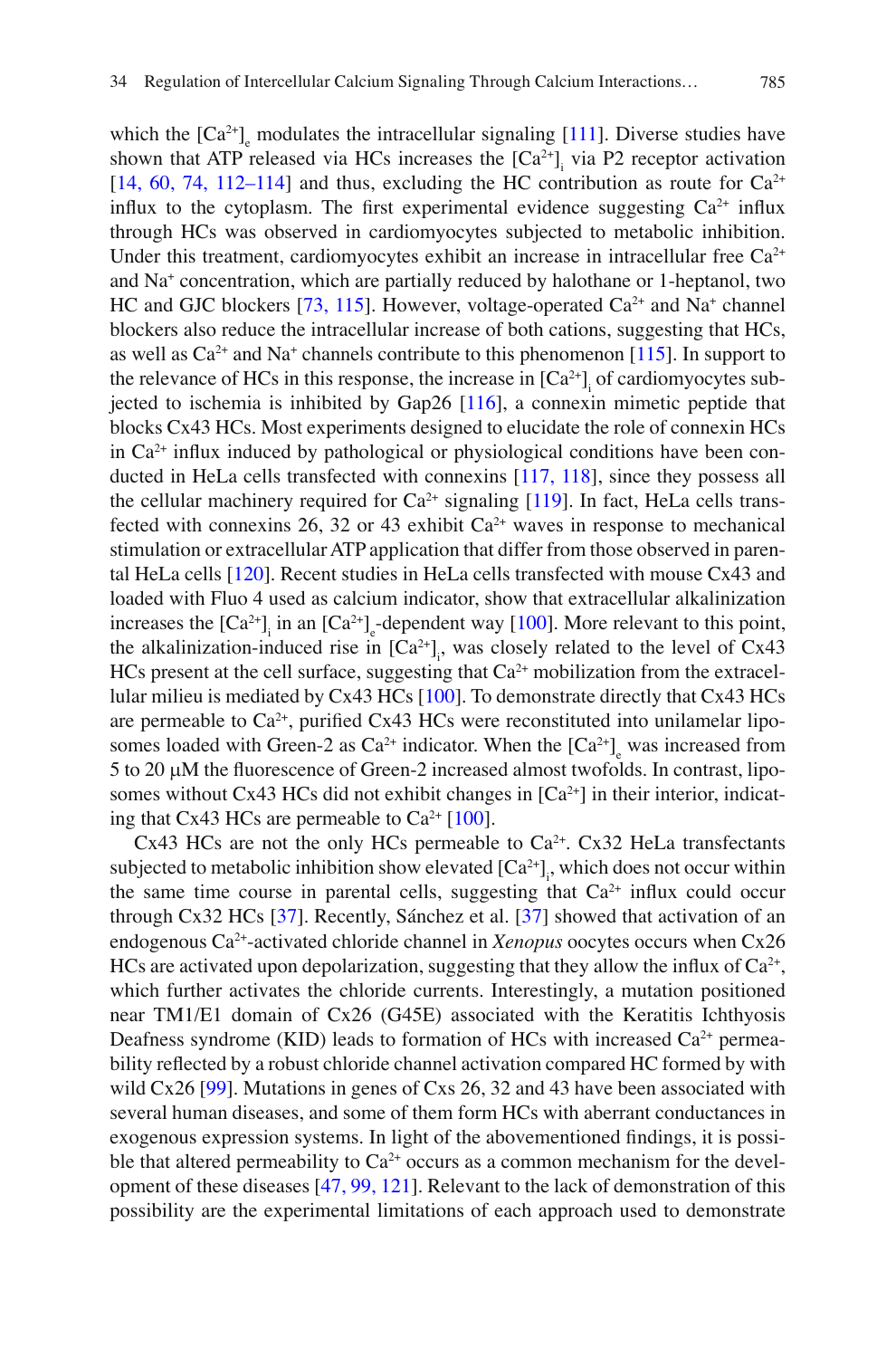$Ca<sup>2+</sup>$  influx via HCs. Reconstitution in liposomes might be a good approach since it discard other possible routes of  $Ca<sup>2+</sup>$  influx that might be present in endogenous and exogenous expression systems and also eliminate all intracellular elements that regulate the functional state of HCs (e.g., kinases, phosphatase and scaffolding proteins)  $[44, 122]$ . An experimental strategy used to sense the direct passage of  $Ca^{2+}$ through GJCs has been the use of connexin-aequorin chimeras. However, in these studies it was found that some connexin-aequorin chimeras do not form functional GJCs, and remains to be demonstrate if they form functional HCs [123]. Therefore, this experimental strategy must be reviewed and its usefulness in studying the HC permeability to  $Ca^{2+}$  needs to be reevaluated.

## **Do Gap Junction Channels and Hemichannels Play a Role in the Propagation of Intercellular Calcium Waves?**

 Up to now, two mechanisms for intercellular calcium wave propagation have received more attention. One of them occurs between contacting cells and involves the diffusion through GJCs of cytoplasmic  $Ca<sup>2+</sup>$ -mobilizing second messengers such as inositol  $(1,4,5)$ -trisphosphate  $(\text{IP}_3)$  [4, 124], cDAPR [125] and Ca<sup>2+</sup> [4, [101](#page-15-0)] (Fig. [34.2 \)](#page-10-0). The another one is related to the activation of P2 purinergic receptors in neighbor cells by extracellular ATP released through vesicles  $[126]$  and/or HCs  $[112]$  (Fig. [34.2](#page-10-0)). Evidence supporting the first mechanism includes that the waves are: (i) gap junction dependent; (ii) not blocked upon ATP hydrolysis; (iii) not blocked by purine-receptor antagonists and (iv) do not jump a gap between cells  $[127, 128]$ . Whereas facts sustaining the second mechanism comprise: (i) hemichannel blockers prevent the waves; (ii) ATP is released by the initiator cell, and the calcium waves extend as far as the ATP diffuses; (iii) the waves are blocked by extracellular apyrase and by inhibitors of P2 receptors; (iv) the waves jump cell-free gaps and are deflected by flow of medium  $[129-132]$ . It is possible that these mechanisms coexist under physiological conditions. In support to this possibility, an organotypic model of mice cochlea show propagation of intercellular calcium waves at long distances through ATP released via Cx30 and Cx26 HCs, whereas GJCs composed by the same Cxs allow the simultaneous diffusion of  $IP_3$  across coupled cells  $[133]$ . Importantly, both mechanisms occur in response to activation of  $P2Y/$  $PLC/IP_{3}/Ca^{2+}$  signaling cascade and are propagated normally in cultures lacking either  $P2X_7$  receptors or Panx1, indicating that the phenomena is not related to Panx1 based channels [133]. Moreover, intercellular  $Ca^{2+}$  waves induced by mechanical stimulation depend of GJCs and paracrine ATP-mediated signaling in human urothelial cells [ [134 \]](#page-17-0) . Similar calcium wave propagation has been proposed to occur in osteocytes  $[135]$ ; ciliated tracheal epithelial cells  $[136]$  and astrocytes  $[137]$ . An alternative mechanism proposed for propagation of intercellular calcium waves is through the release of NAD<sup>+</sup> via HCs [138]. Most of cells, express CD38, an ectoenzyme that cycles NAD<sup>+</sup> to form cADPR, then cADPR cross the cell membrane to reach ryanodine receptors in the endoplasmic reticulum (ER), triggering release of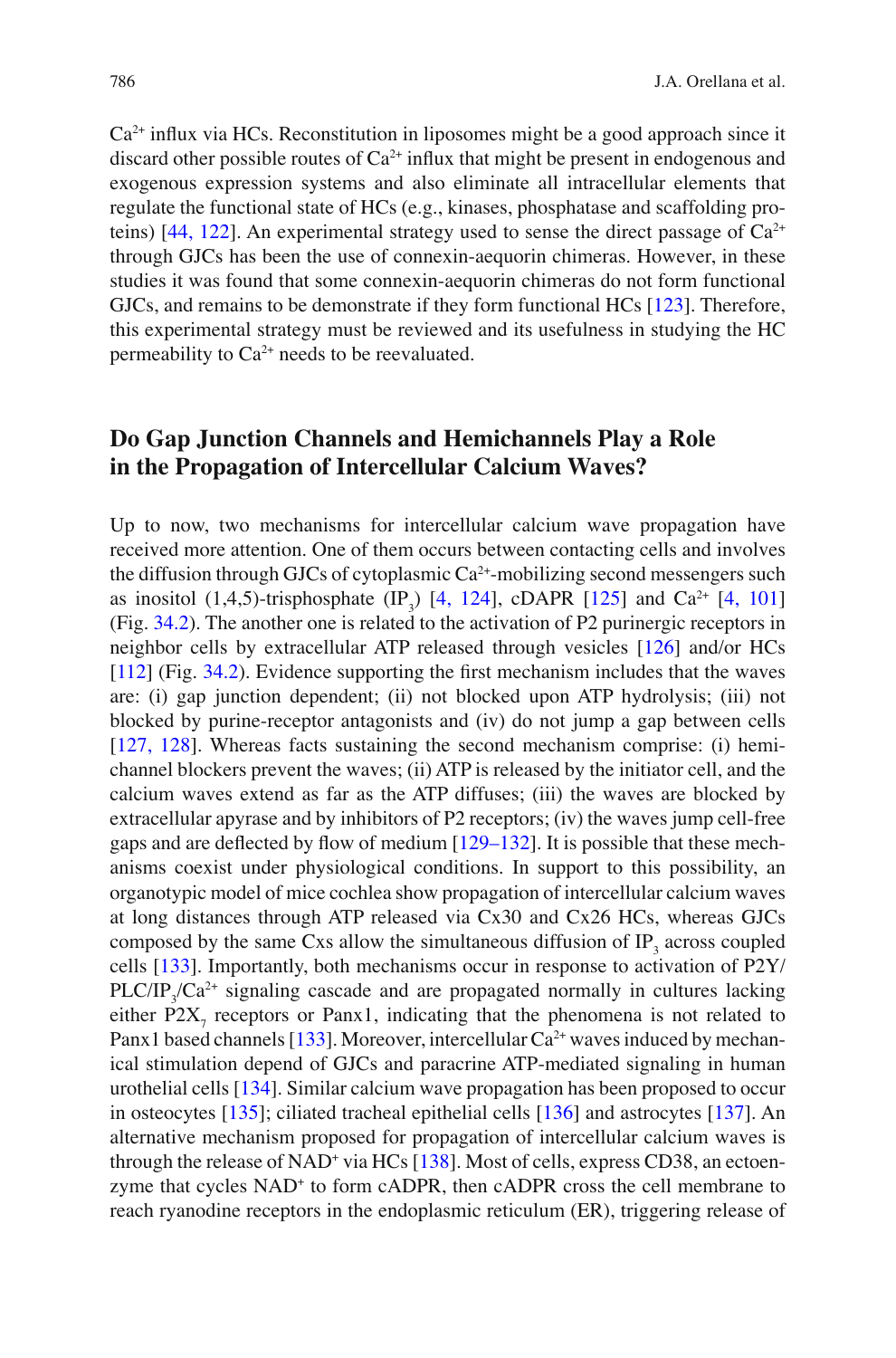<span id="page-10-0"></span>

**Fig. 34.2** Two models for conduction of  $Ca^{2+}$  waves in astrocytes. (a) Upstream receptor stimulation leads to activation of phospholipase C (*PLC*) and formation of cytoplasmic inositol (1,4,5)-trisphosphate  $(IP_3)$ , which promote the release of Ca<sup>2+</sup> stored in the endoplasmic reticulum. Both IP 3 and Ca<sup>2+</sup> diffuse to neighboring cells through gap junction channels generating waves of rises in intracellular Ca<sup>2+</sup> concentration  $[Ca^{2+}]_1$ . (b) ATP released from vesicles and/or ion channels diffuses through the extracellular space and activates membrane purinergic (P2) receptors. Stimulation of metabotropic P2Y receptors leads to activation of phospholipase  $C$  (*PLC*) and formation of IP<sub>3</sub>. Whereas, activation of ionotropic P2X receptors leads to  $Ca^{2+}$  influx. The increase in free  $[Ca^{2+}]$ . induced by  $IP_3$  and P2X receptor opening could promote ATP release through Cx43 and Panx1 hemichannels, extending the  $Ca<sup>2+</sup>$  wave to neighboring cells

 $Ca<sup>2+</sup>$  into the cytoplasm. Afterwards, subsequent release of NAD<sup>+</sup> via HCs and/or cADPR diffusion through GJCs  $[125]$  would propagate a calcium wave.

It is interesting that  $[Ca^{2+}]$ <sub>i</sub> at ~500  $\mu$ M induces opening of HCs and closing of GJCs. This finding could have pathophysiological implications. For example, astrocytes subjected to ischemic-like conditions exhibit an increase in Cx43 HCs activity and decrease in intercellular gap junctional communication  $[36]$ . During these conditions a fast increase in  $[Ca^{2+}]_i$  has been documented [37], while exposure to  $Ca^{2+}$ ionophore induces rapid closure of Cx43 GJCs  $[130]$ . A recent work from the group of Li and co-workers [139, 140] has elegantly demonstrated that only capacitative  $Ca<sup>2+</sup>$  entry via store-operated channels is effective in blocking gap junctional communication, while Ca<sup>2+</sup> ionophores were without effect. How  $\left[Ca^{2+}\right]_i$  changes are linked to HC opening and GJC closure is currently unknown, but could depend on differential distribution of intracellular regulatory proteins in different microdomains, which may also vary in different cell types and physiological or pathophysiological states. Opening of HCs could be necessary to release toxic metabolites to the extracellular medium, and accelerate the intake of energetic metabolites. At the same time, closing GJCs might help to avoid the spreading of death signals from damaged to healthy cells, as occurs during propagation of spreading depression in nerve tissue.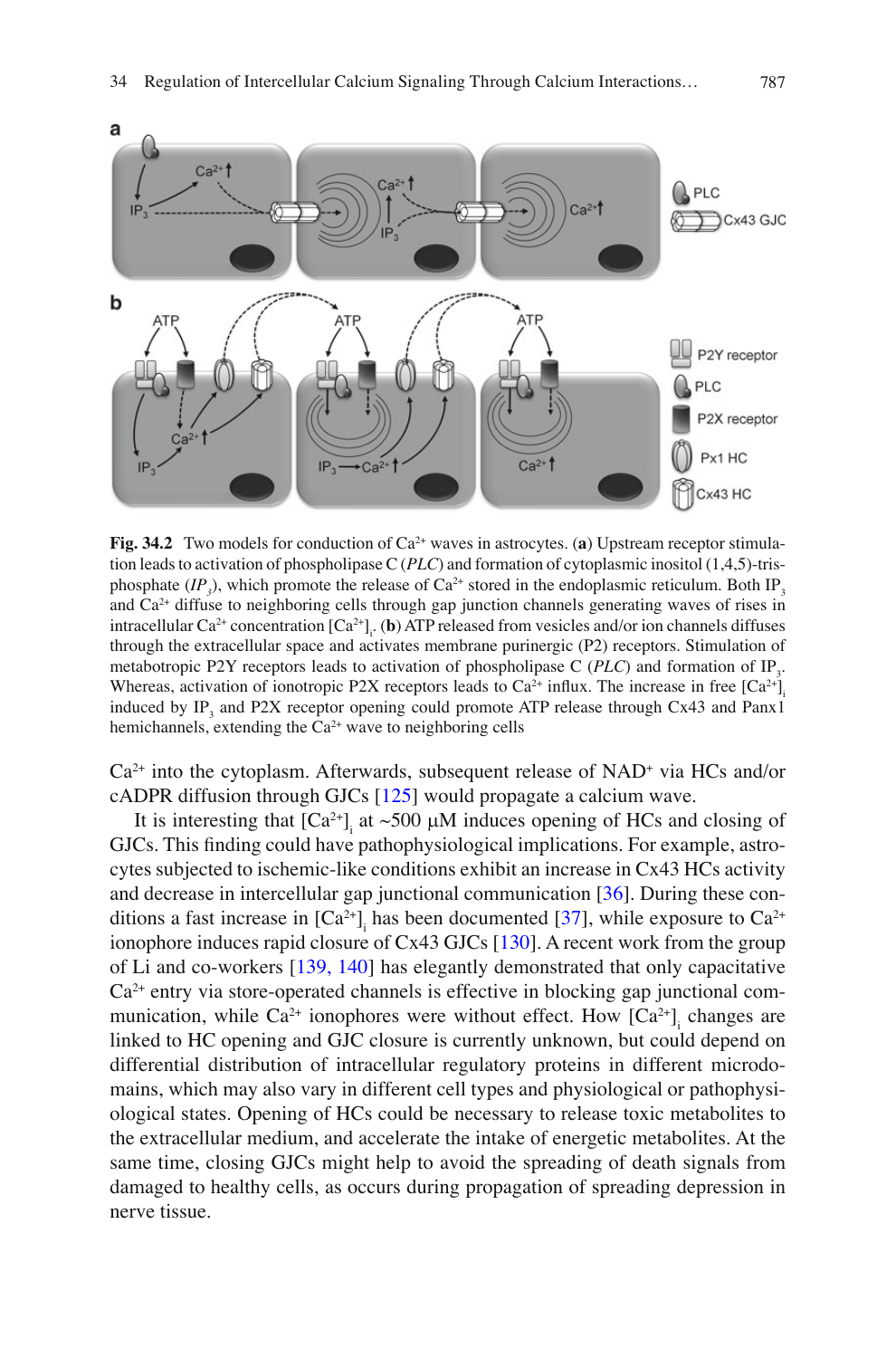<span id="page-11-0"></span> **Acknowledgements** This work was partially supported by the CONICYT 79090028 (to JAO); FONDECYT 1111033 (to JCS); FONDEF DO7I1086 (to JCS); and ANILLO ACT-71 (to JCS) grants.

# **References**

- 1. Willecke K, Eiberger J, Degen J, Eckardt D, Romualdi A, Guldenagel M, Deutsch U, Sohl G (2002) Structural and functional diversity of connexin genes in the mouse and human genome. Biol Chem 383:725–737
- 2. Lawrence TS, Beers WH, Gilula NB (1978) Transmission of hormonal stimulation by cellto-cell communication. Nature 272:501–506
- 3. Qu Y, Dahl G (2002) Function of the voltage gate of gap junction channels: selective exclusion of molecules. Proc Natl Acad Sci USA 99:697–702
- 4. Sáez JC, Gregory WA, Watanabe T, Dermietzel R, Hertzberg EL, Reid L, Bennett MV, Spray DC (1989) cAMP delays disappearance of gap junctions between pairs of rat hepatocytes in primary culture. Am J Physiol 257:C1–C11
- 5. Niessen H, Harz H, Bedner P, Kramer K, Willecke K (2000) Selective permeability of different connexin channels to the second messenger inositol 1,4,5-trisphosphate. J Cell Sci 113:1365–1372
- 6. Kam Y, Kim DY, Koo SK, Joe CO (1998) Transfer of second messengers through gap junction connexin 43 channels reconstituted in liposomes. Biochim Biophys Acta 1372:384–388
- 7. Goldberg GS, Lampe PD, Nicholson BJ (1999) Selective transfer of endogenous metabolites through gap junctions composed of different connexins. Nat Cell Biol 1:457–459
- 8. Connors BW, Long MA (2004) Electrical synapses in the mammalian brain. Annu Rev Neurosci 27:393–418
- 9. Lee SM, Clemens MG (1992) Subacinar distribution of hepatocyte membrane potential response to stimulation of gluconeogenesis. Am J Physiol 263:G319–G326
- 10. Rohr S (2004) Role of gap junctions in the propagation of the cardiac action potential. Cardiovasc Res 62:309–322
- 11. Sáez JC, Schalper KA, Retamal MA, Orellana JA, Shoji KF, Bennett MV (2010) Cell membrane permeabilization via connexin hemichannels in living and dying cells. Exp Cell Res 316:2377–2389
- 12. Paul DL, Ebihara L, Takemoto LJ, Swenson KI, Goodenough DA (1991) Connexin46, a novel lens gap junction protein, induces voltage-gated currents in nonjunctional plasma membrane of Xenopus oocytes. J Cell Biol 115:1077–1089
- 13. Fruscione F, Scarfi S, Ferraris C, Bruzzone S, Benvenuto F, Guida L, Uccelli A, Salis A, Usai C, Jacchetti E, Ilengo C, Scaglione S, Quarto R, Zocchi E, De Flora A (2011) Regulation of human mesenchymal stem cell functions by an autocrine loop involving NAD(+) release and P2Y11-mediated signaling. Stem Cells Dev 20:1183–1198
- 14. Song D, Liu X, Liu R, Yang L, Zuo J, Liu W (2010) Connexin 43 hemichannel regulates H9c2 cell proliferation by modulating intracellular ATP and  $[Ca<sup>2+</sup>]$ . Acta Biochim Biophys Sin (Shanghai) 42:472–482
- 15. Schalper KA, Palacios-Prado N, Retamal MA, Shoji KF, Martinéz AD, Sáez JC (2008) Connexin hemichannel composition determines the FGF-1-induced membrane permeability and free [Ca2+]i responses. Mol Biol Cell 19:3501–3513
- 16. Burra S, Jiang JX (2009) Connexin 43 hemichannel opening associated with Prostaglandin E(2) release is adaptively regulated by mechanical stimulation. Commun Integr Biol 2:239–240
- 17. Li A, Leung CT, Peterson-Yantorno K, Mitchell CH, Civan MM (2010) Pathways for ATP release by bovine ciliary epithelial cells, the initial step in purinergic regulation of aqueous humor inflow. Am J Physiol Cell Physiol 299:C1308-C1317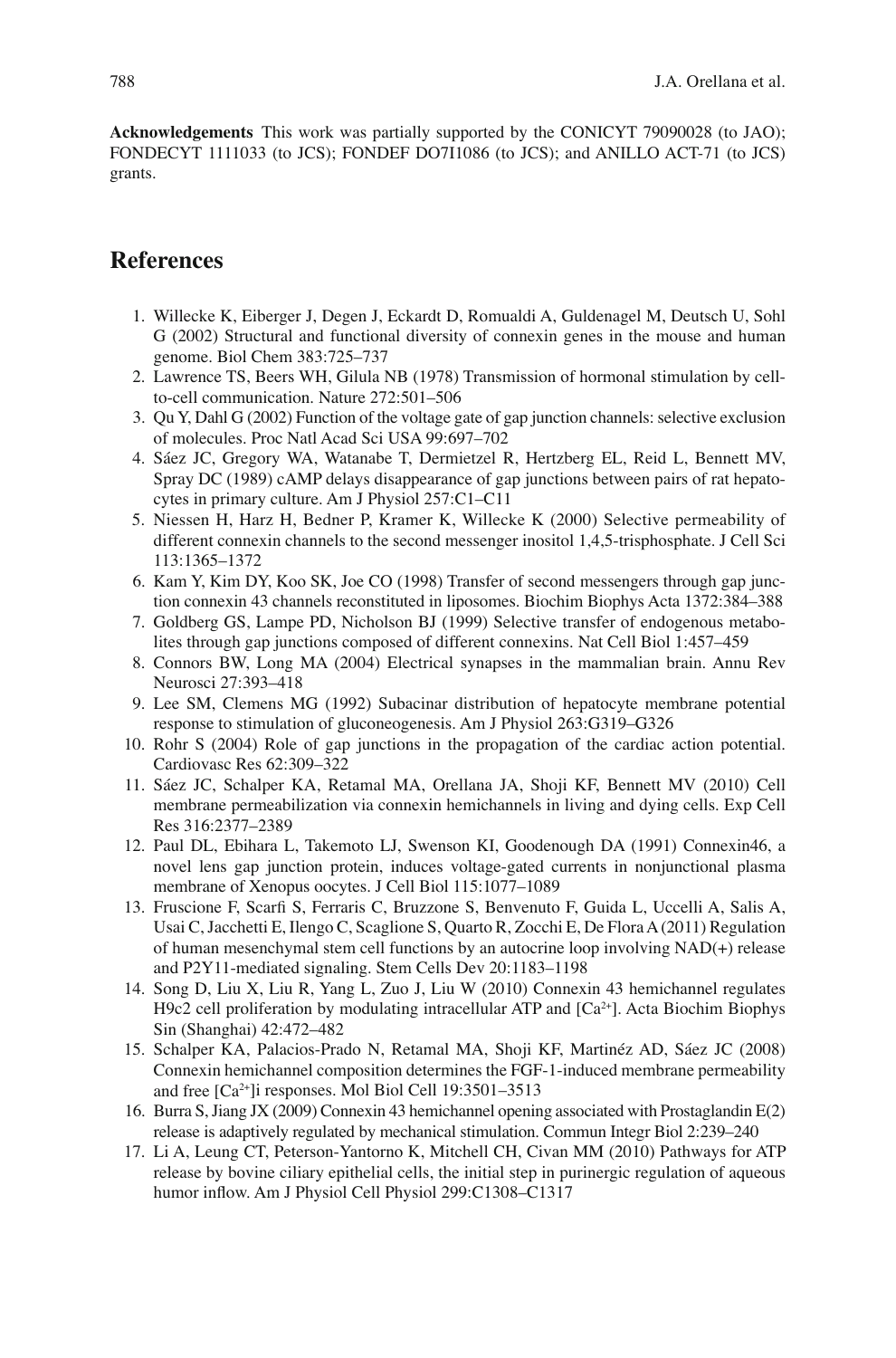- <span id="page-12-0"></span> 18. Lin JH, Lou N, Kang N, Takano T, Hu F, Han X, Xu Q, Lovatt D, Torres A, Willecke K, Yang J, Kang J, Nedergaard M (2008) A central role of connexin 43 in hypoxic preconditioning. J Neurosci 28:681–695
- 19. Schock SC, Leblanc D, Hakim AM, Thompson CS (2008) ATP release by way of connexin 36 hemichannels mediates ischemic tolerance in vitro. Biochem Biophys Res Commun 368:138–144
- 20. Cotrina ML, Lin JH, Nedergaard M (2008) Adhesive properties of connexin hemichannels. Glia 56:1791–1798
- 21. Bruzzone R, Hormuzdi SG, Barbe MT, Herb A, Monyer H (2003) Pannexins, a family of gap junction proteins expressed in brain. Proc Natl Acad Sci USA 100:13644–13649
- 22. Locovei S, Bao L, Dahl G (2006) Pannexin 1 in erythrocytes: function without a gap. Proc Natl Acad Sci USA 103:7655–7659
- 23. Peracchia C (2004) Chemical gating of gap junction channels; roles of calcium, pH and calmodulin. Biochim Biophys Acta 1662:61–80
- 24. Elinder F, Arhem P (2003) Metal ion effects on ion channel gating. Q Rev Biophys 36:373–427
- 25. Rackauskas M, Neverauskas V, Skeberdis VA (2010) Diversity and properties of connexin gap junction channels. Medicina (Kaunas) 46:1–12
- 26. Peracchia C, Wang X, Li L, Peracchia LL (1996) Inhibition of calmodulin expression prevents low-pH-induced gap junction uncoupling in Xenopus oocytes. Pflugers Arch 431:379–387
- 27. Peracchia C, Sotkis A, Wang XG, Peracchia LL, Persechini A (2000) Calmodulin directly gates gap junction channels. J Biol Chem 275:26220–26224
- 28. Sotkis A, Wang XG, Yasumura T, Peracchia LL, Persechini A, Rash JE, Peracchia C (2001) Calmodulin colocalizes with connexins and plays a direct role in gap junction channel gating. Cell Commun Adhes 8:277–281
- 29. Zhou Y, Yang W, Lurtz MM, Chen Y, Jiang J, Huang Y, Louis CF, Yang JJ (2009) Calmodulin mediates the Ca<sup>2+</sup> –dependent regulation of Cx44 gap junctions. Biophys J 96:2832–2848
- 30. Zhang X, Zou T, Liu Y, Qi Y (2006) The gating effect of calmodulin and calcium on the connexin50 hemichannel. Biol Chem 387:595–601
- 31. Zhang X, Qi Y (2005) Role of intramolecular interaction in connexin50: mediating the Ca2+ −dependent binding of calmodulin to gap junction. Arch Biochem Biophys 440:111–117
- 32. Torok K, Stauffer K, Evans WH (1997) Connexin 32 of gap junctions contains two cytoplasmic calmodulin-binding domains. Biochem J 326(Pt 2):479–483
- 33. De Vuyst E, Decrock E, Cabooter L, Dubyak GR, Naus CC, Evans WH, Leybaert L (2006) Intracellular calcium changes trigger connexin 32 hemichannel opening. EMBO J 25:34–44
- 34. Sáez JC, Martinéz AD, Brañes MC, Gonzalez HE (1998) Regulation of gap junctions by protein phosphorylation. Braz J Med Biol Res 31:593–600
- 35. Morioka M, Hamada J, Ushio Y, Miyamoto E (1999) Potential role of calcineurin for brain ischemia and traumatic injury. Prog Neurobiol 58:1–30
- 36. Contreras JE, Sánchez HA, Eugenín EA, Speidel D, Theis M, Willecke K, Bukauskas FF, Bennett MV, Sáez JC (2002) Metabolic inhibition induces opening of unapposed connexin 43 gap junction hemichannels and reduces gap junctional communication in cortical astrocytes in culture. Proc Natl Acad Sci USA 99:495–500
- 37. Sánchez HA, Orellana JA, Verselis VK, Sáez JC (2009) Metabolic inhibition increases activity of connexin-32 hemichannels permeable to  $Ca^{2+}$  in transfected HeLa cells. Am J Physiol Cell Physiol 297:C665–C678
- 38. Toyama J, Sugiura H, Kamiya K, Kodama I, Terasawa M, Hidaka H (1994) Ca<sup>2+</sup>-calmodulin mediated modulation of the electrical coupling of ventricular myocytes isolated from guinea pig heart. J Mol Cell Cardiol 26:1007–1015
- 39. Jansen LA, de Vrije T, Jongen WM (1996) Differences in the calcium-mediated regulation of gap junctional intercellular communication between a cell line consisting of initiated cells and a carcinoma-derived cell line. Carcinogenesis 17:2311–2319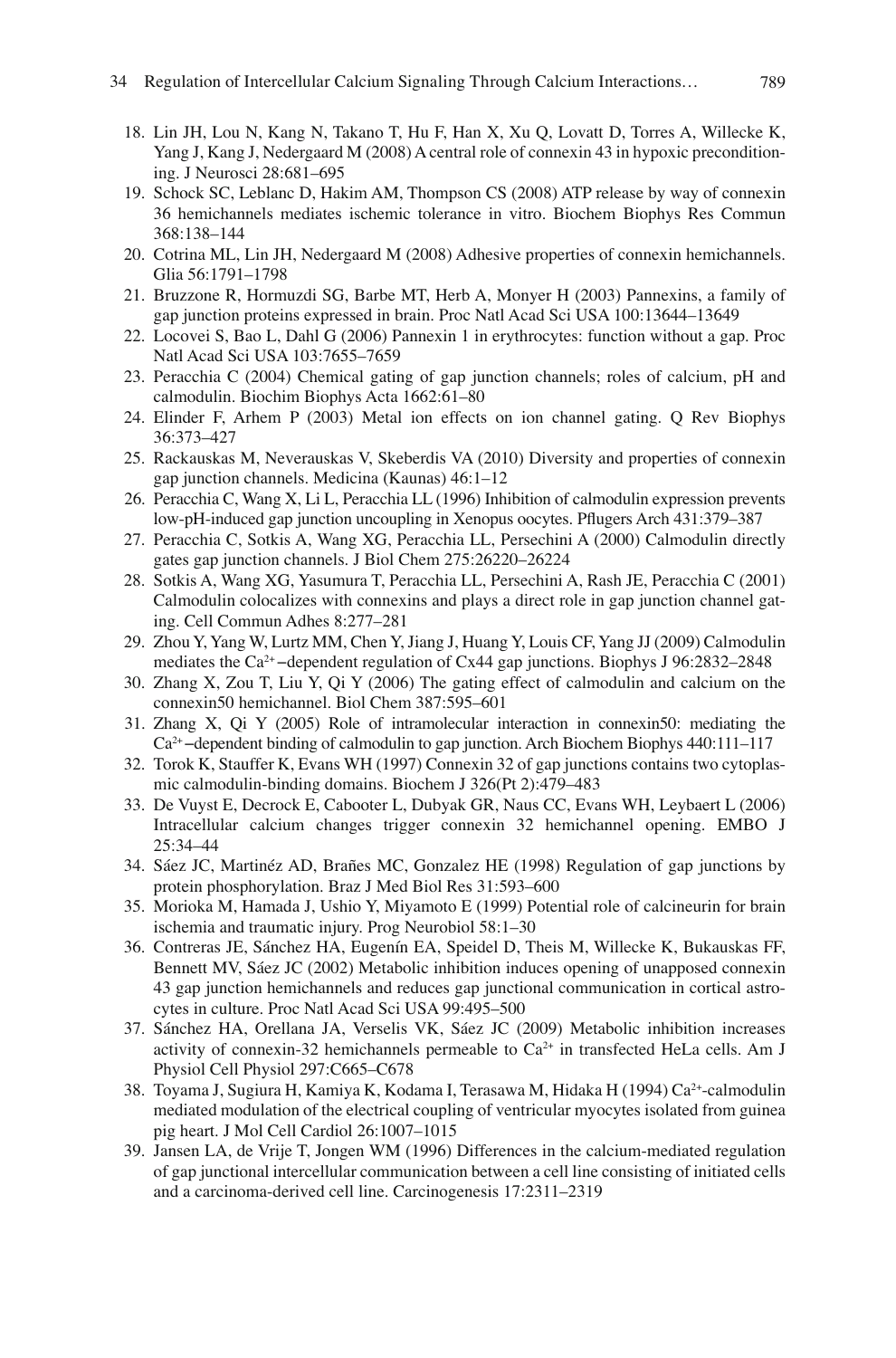- <span id="page-13-0"></span> 40. Alev C, Urschel S, Sonntag S, Zoidl G, Fort AG, Hoher T, Matsubara M, Willecke K, Spray DC, Dermietzel R (2008) The neuronal connexin36 interacts with and is phosphorylated by CaMKII in a way similar to CaMKII interaction with glutamate receptors. Proc Natl Acad Sci USA 105:20964–20969
- 41. Pereda AE, Rash JE, Nagy JI, Bennett MV (2004) Dynamics of electrical transmission at club endings on the Mauthner cells. Brain Res Brain Res Rev 47:227–244
- 42. Martinéz AD, Sáez JC (1999) Arachidonic acid-induced dye uncoupling in rat cortical astrocytes is mediated by arachidonic acid byproducts. Brain Res 816:411–423
- 43. Polonchuk LO, Frolov VA, Yuskovich AK, Dunina-Barkovskaya A (1997) The effect of arachidonic acid on junctional conductance in isolated murine hepatocytes. Membr Cell Biol 11:225–242
- 44. Sáez JC, Retamal MA, Basilio D, Bukauskas FF, Bennett MV (2005) Connexin-based gap junction hemichannels: gating mechanisms. Biochim Biophys Acta 1711:215–224
- 45. Ebihara L, Steiner E (1993) Properties of a nonjunctional current expressed from a rat connexin46 cDNA in Xenopus oocytes. J Gen Physiol 102:59–74
- 46. Ebihara L, Liu X, Pal JD (2003) Effect of external magnesium and calcium on human connexin46 hemichannels. Biophys J 84:277–286
- 47. Gomez-Hernandez JM, de Miguel M, Larrosa B, Gonzalez D, Barrio LC (2003) Molecular basis of calcium regulation in connexin-32 hemichannels. Proc Natl Acad Sci USA 100:16030–16035
- 48. Puljung MC, Berthoud VM, Beyer EC, Hanck DA (2004) Polyvalent cations constitute the voltage gating particle in human connexin37 hemichannels. J Gen Physiol 124:587–603
- 49. Verselis VK, Srinivas M (2008) Divalent cations regulate connexin hemichannels by modulating intrinsic voltage-dependent gating. J Gen Physiol 132:315–327
- 50. Evans WH, De Vuyst E, Leybaert L (2006) The gap junction cellular internet: connexin hemichannels enter the signalling limelight. Biochem J 397:1–14
- 51. Retamal MA, Schalper KA, Shoji KF, Orellana JA, Bennett MV, Sáez JC (2007) Possible involvement of different connexin43 domains in plasma membrane permeabilization induced by ischemia-reperfusion. J Membr Biol 218:49–63
- 52. Orellana JA, Sáez PJ, Shoji KF, Schalper KA, Palacios-Prado N, Velarde V, Giaume C, Bennett MV, Sáez JC (2009) Modulation of brain hemichannels and gap junction channels by pro-inflammatory agents and their possible role in neurodegeneration. Antioxid Redox Signal 11:369–399
- 53. Schalper KA, Orellana JA, Berthoud VM, Sáez JC (2009) Dysfunctions of the diffusional membrane pathways mediated by hemichannels in inherited and acquired human diseases. Curr Vasc Pharmacol 7:486–505
- 54. DeVries SH, Schwartz EA (1992) Hemi-gap-junction channels in solitary horizontal cells of the catfish retina. J Physiol  $445:201-230$
- 55. Iovine MK, Gumpert AM, Falk MM, Mendelson TC (2008) Cx23, a connexin with only four extracellular-loop cysteines, forms functional gap junction channels and hemichannels. FEBS Lett 582:165–170
- 56. Sonntag S, Sohl G, Dobrowolski R, Zhang J, Theis M, Winterhager E, Bukauskas FF, Willecke K (2009) Mouse lens connexin23 (Gje1) does not form functional gap junction channels but causes enhanced ATP release from HeLa cells. Eur J Cell Biol 88:65–77
- 57. Ripps H, Qian H, Zakevicius J (2004) Properties of connexin26 hemichannels expressed in Xenopus oocytes. Cell Mol Neurobiol 24:647–665
- 58. Gerido DA, DeRosa AM, Richard G, White TW (2007) Aberrant hemichannel properties of Cx26 mutations causing skin disease and deafness. Am J Physiol Cell Physiol 293:C337–C345
- 59. Stong BC, Chang Q, Ahmad S, Lin X (2006) A novel mechanism for connexin 26 mutation linked deafness: cell death caused by leaky gap junction hemichannels. Laryngoscope 116:2205–2210
- 60. Zhao HB, Yu N, Fleming CR (2005) Gap junctional hemichannel-mediated ATP release and hearing controls in the inner ear. Proc Natl Acad Sci USA 102:18724–18729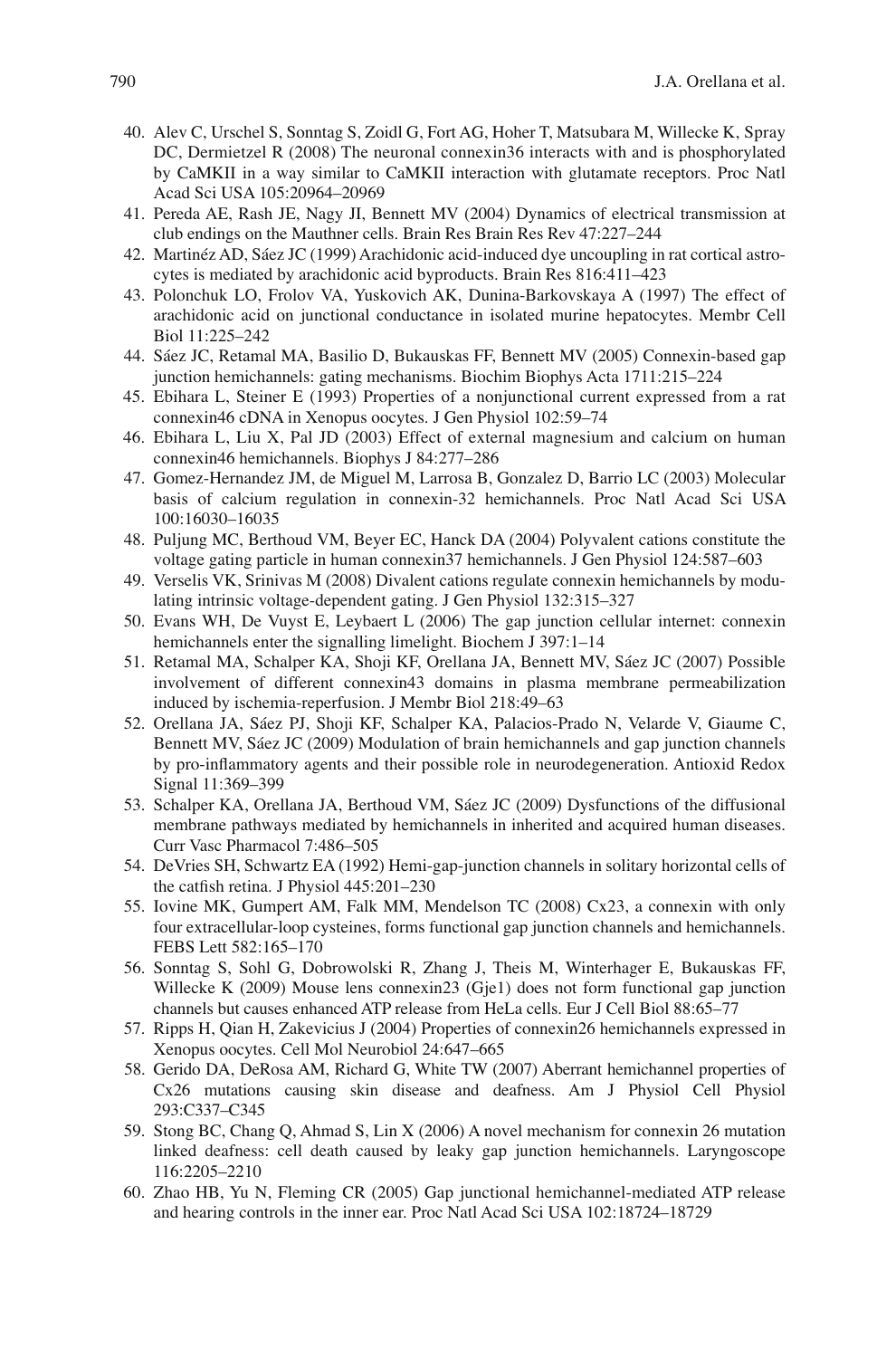- <span id="page-14-0"></span>61. Valiunas V, Weingart R (2000) Electrical properties of gap junction hemichannels identified in transfected HeLa cells. Pflugers Arch 440:366-379
- 62. Bukauskas FF, Kreuzberg MM, Rackauskas M, Bukauskiene A, Bennett MV, Verselis VK, Willecke K (2006) Properties of mouse connexin 30.2 and human connexin 31.9 hemichannels: implications for atrioventricular conduction in the heart. Proc Natl Acad Sci USA 103:9726–9731
- 63. Valiunas V, Mui R, McLachlan E, Valdimarsson G, Brink PR, White TW (2004) Biophysical characterization of zebrafish connexin35 hemichannels. Am J Physiol Cell Physiol 287:C1596–C1604
- 64. Ebihara L (1996) Xenopus connexin38 forms hemi-gap-junctional channels in the nonjunctional plasma membrane of Xenopus oocytes. Biophys J 71:742–748
- 65. Ripps H, Qian H, Zakevicius J (2002) Pharmacological enhancement of hemi-gap-junctional currents in Xenopus oocytes. J Neurosci Methods 121:81–92
- 66. Bahima L, Aleu J, Elias M, Martin-Satue M, Muhaisen A, Blasi J, Marsal J, Solsona C (2006) Endogenous hemichannels play a role in the release of ATP from Xenopus oocytes. J Cell Physiol 206:95–102
- 67. Li H, Liu TF, Lazrak A, Peracchia C, Goldberg GS, Lampe PD, Johnson RG (1996) Properties and regulation of gap junctional hemichannels in the plasma membranes of cultured cells. J Cell Biol 134:1019–1030
- 68. Hofer A, Dermietzel R (1998) Visualization and functional blocking of gap junction hemichannels (connexons) with antibodies against external loop domains in astrocytes. Glia 24:141–154
- 69. John SA, Kondo R, Wang SY, Goldhaber JI, Weiss JN (1999) Connexin-43 hemichannels opened by metabolic inhibition. J Biol Chem 274:236–240
- 70. Kondo RP, Wang SY, John SA, Weiss JN, Goldhaber JI (2000) Metabolic inhibition activates a non-selective current through connexin hemichannels in isolated ventricular myocytes. J Mol Cell Cardiol 32:1859–1872
- 71. Romanello M, Pani B, Bicego M, D'Andrea P (2001) Mechanically induced ATP release from human osteoblastic cells. Biochem Biophys Res Commun 289:1275–1281
- 72. Stout C, Charles A (2003) Modulation of intercellular calcium signaling in astrocytes by extracellular calcium and magnesium. Glia 43:265–273
- 73. Ye ZC, Wyeth MS, Baltan-Tekkok S, Ransom BR (2003) Functional hemichannels in astrocytes: a novel mechanism of glutamate release. J Neurosci 23:3588–3596
- 74. Pearson RA, Dale N, Llaudet E, Mobbs P (2005) ATP released via gap junction hemichannels from the pigment epithelium regulates neural retinal progenitor proliferation. Neuron 46:731–744
- 75. De Vuyst E, Decrock E, De Bock M, Yamasaki H, Naus CC, Evans WH, Leybaert L (2007) Connexin hemichannels and gap junction channels are differentially influenced by lipopolysaccharide and basic fibroblast growth factor. Mol Biol Cell 18:34-46
- 76. Valiunas V (2002) Biophysical properties of connexin-45 gap junction hemichannels studied in vertebrate cells. J Gen Physiol 119:147–164
- 77. Bader P, Weingart R (2004) Conductive and kinetic properties of connexin45 hemichannels expressed in transfected HeLa cells. J Membr Biol 199:143–154
- 78. Tong JJ, Ebihara L (2006) Structural determinants for the differences in voltage gating of chicken Cx56 and Cx45.6 gap-junctional hemichannels. Biophys J 91:2142–2154
- 79. Trexler EB, Bennett MV, Bargiello TA, Verselis VK (1996) Voltage gating and permeation in a gap junction hemichannel. Proc Natl Acad Sci USA 93:5836–5841
- 80. Pfahnl A, Dahl G (1998) Localization of a voltage gate in connexin46 gap junction hemichannels. Biophys J 75:2323–2331
- 81. Jedamzik B, Marten I, Ngezahayo A, Ernst A, Kolb HA (2000) Regulation of lens rCx46 formed hemichannels by activation of protein kinase C, external  $Ca<sup>2+</sup>$  and protons. J Membr Biol 173:39–46
- 82. Eskandari S, Zampighi GA, Leung DW, Wright EM, Loo DD (2002) Inhibition of gap junction hemichannels by chloride channel blockers. J Membr Biol 185:93–102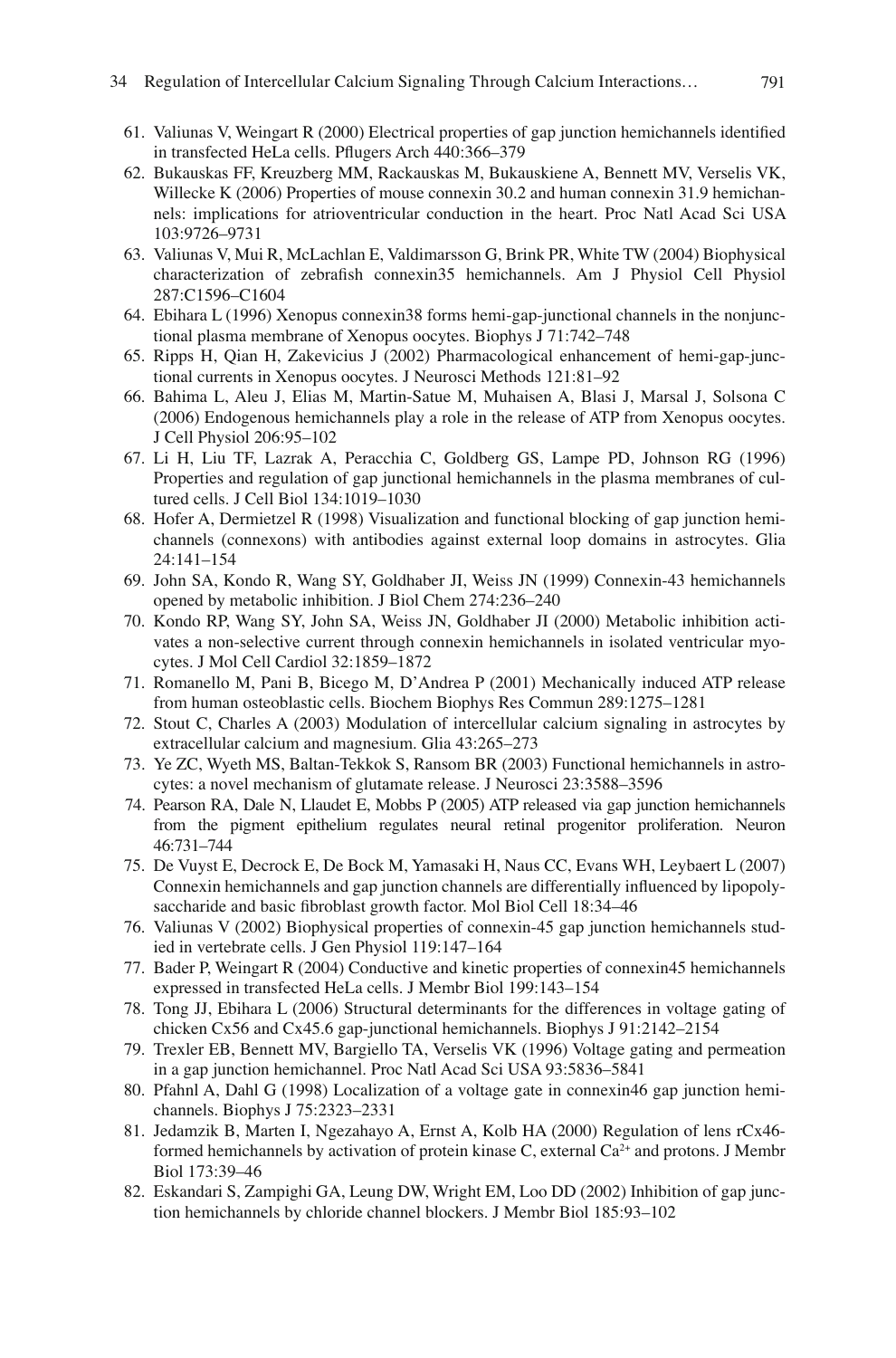- <span id="page-15-0"></span> 83. Zampighi GA, Loo DD, Kreman M, Eskandari S, Wright EM (1999) Functional and morphological correlates of connexin50 expressed in Xenopus laevis oocytes. J Gen Physiol 113:507–524
- 84. Zoidl G, Bruzzone R, Weickert S, Kremer M, Zoidl C, Mitropoulou G, Srinivas M, Spray DC, Dermietzel R (2004) Molecular cloning and functional expression of  $zfCx52.6$ : a novel connexin with hemichannel-forming properties expressed in horizontal cells of the zebrafish retina. J Biol Chem 279:2913–2921
- 85. Ebihara L, Berthoud VM, Beyer EC (1995) Distinct behavior of connexin56 and connexin46 gap junctional channels can be predicted from the behavior of their hemi-gap-junctional channels. Biophys J 68:1796–1803
- 86. Muller DJ, Hand GM, Engel A, Sosinsky GE (2002) Conformational changes in surface structures of isolated connexin 26 gap junctions. EMBO J 21:3598–3607
- 87. Thimm J, Mechler A, Lin H, Rhee S, Lal R (2005) Calcium-dependent open/closed conformations and interfacial energy maps of reconstituted hemichannels. J Biol Chem 280:10646–10654
- 88. Nilius B, Vennekens R, Prenen J, Hoenderop JG, Droogmans G, Bindels RJ (2001) The single pore residue Asp542 determines  $Ca^{2+}$  permeation and Mg<sup>2+</sup> block of the epithelial Ca2+ channel. J Biol Chem 276:1020–1025
- 89. Nakazawa K, Sawa H, Ojima H, Ishii-Nozawa R, Takeuchi K, Ohno Y (2002) Size of sidechain at channel pore mouth affects  $Ca^{2+}$  block of P2X(2) receptor. Eur J Pharmacol 449:207–211
- 90. Bone LJ, Deschenes SM, Balice-Gordon RJ, Fischbeck KH, Scherer SS (1997) Connexin32 and X-linked Charcot-Marie-tooth disease. Neurobiol Dis 4:221–230
- 91. Bukauskas FF, Verselis VK (2004) Gap junction channel gating. Biochim Biophys Acta 1662:42–60
- 92. Srinivas M, Calderon DP, Kronengold J, Verselis VK (2006) Regulation of connexin hemichannels by monovalent cations. J Gen Physiol 127:67–75
- 93. Retamal MA, Froger N, Palacios-Prado N, Ezan P, Sáez PJ, Sáez JC, Giaume C (2007) Cx43 hemichannels and gap junction channels in astrocytes are regulated oppositely by proinflammatory cytokines released from activated microglia. J Neurosci 27:13781–13792
- 94. Orellana JA, Hernandez DE, Ezan P, Velarde V, Bennett MV, Giaume C, Sáez JC (2010) Hypoxia in high glucose followed by reoxygenation in normal glucose reduces the viability of cortical astrocytes through increased permeability of connexin 43 hemichannels. Glia 58:329–343
- 95. Orellana JA, Shoji KF, Abudara V, Ezan P, Amigou E, Sáez PJ, Jiang JX, Naus CC, Sáez JC, Giaume C (2011) Amyloid {beta}-induced death in neurons involves glial and neuronal hemichannels. J Neurosci 31:4962–4977
- 96. Garre JM, Retamal MA, Cassina P, Barbeito L, Bukauskas FF, Sáez JC, Bennett MV, Abudara V (2010) FGF-1 induces ATP release from spinal astrocytes in culture and opens pannexin and connexin hemichannels. Proc Natl Acad Sci USA 107:22659–22664
- 97. De Vuyst E, Wang N, Decrock E, De Bock M, Vinken M, Van Moorhem M, Lai C, Culot M, Rogiers V, Cecchelli R, Naus CC, Evans WH, Leybaert L (2009)  $Ca<sup>2+</sup>$  regulation of connexin 43 hemichannels in C6 glioma and glial cells. Cell Calcium 46:176–187
- 98. Braet K, Vandamme W, Martin PE, Evans WH, Leybaert L (2003) Photoliberating inositol-1,4,5-trisphosphate triggers ATP release that is blocked by the connexin mimetic peptide gap 26. Cell Calcium 33:37–48
- 99. Sánchez HA, Mese G, Srinivas M, White TW, Verselis VK (2010) Differentially altered Ca<sup>2+</sup> regulation and Ca2+ permeability in Cx26 hemichannels formed by the A40V and G45E mutations that cause keratitis ichthyosis deafness syndrome. J Gen Physiol 136:47–62
- 100. Schalper KA, Sánchez HA, Lee SC, Altenberg GA, Nathanson MH, Sáez JC (2010) Connexin 43 hemichannels mediate the  $Ca^{2+}$  influx induced by extracellular alkalinization. Am J Physiol Cell Physiol 299:C1504–C1515
- 101. Christ GJ, Moreno AP, Melman A, Spray DC (1992) Gap junction-mediated intercellular diffusion of  $Ca^{2+}$  in cultured human corporal smooth muscle cells. Am J Physiol 263:C373–C383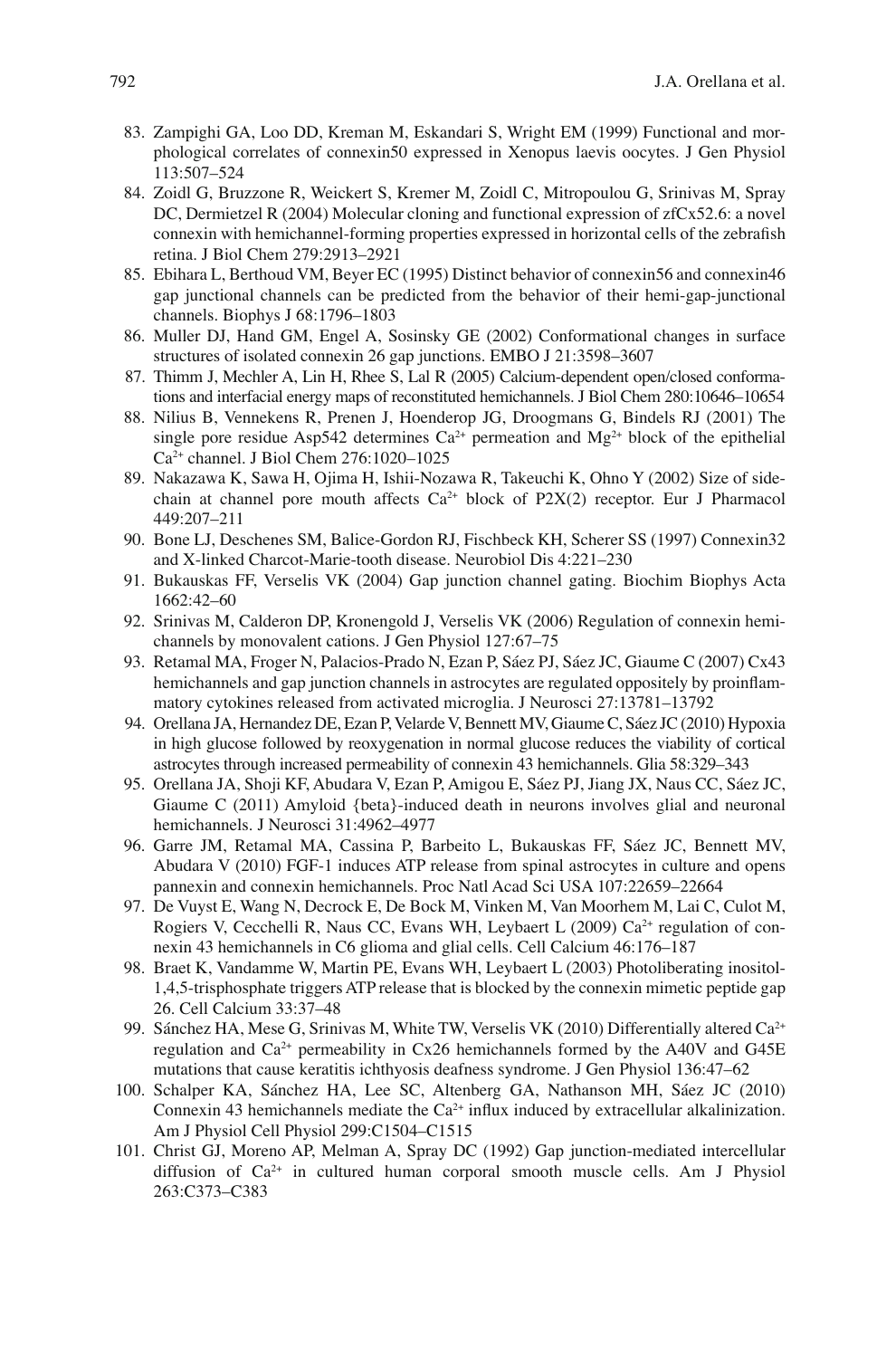- <span id="page-16-0"></span> 102. Harris AL (2007) Connexin channel permeability to cytoplasmic molecules. Prog Biophys Mol Biol 94:120–143
- 103. Rose B, Loewenstein WR (1975) Permeability of cell junction depends on local cytoplasmic calcium activity. Nature 254:250–252
- 104. De Mello WC (1975) Effect of intracellular injection of calcium and strontium on cell communication in heart. J Physiol 250:231–245
- 105. Dahl G, Isenberg G (1980) Decoupling of heart muscle cells: correlation with increased cytoplasmic calcium activity and with changes of nexus ultrastructure. J Membr Biol 53:63–75
- 106. Spray DC, Bennett MV (1985) Physiology and pharmacology of gap junctions. Annu Rev Physiol 47:281–303
- 107. Sneyd J, Charles AC, Sanderson MJ (1994) A model for the propagation of intercellular calcium waves. Am J Physiol 266:C293–C302
- 108. Hofer T (1999) Model of intercellular calcium oscillations in hepatocytes: synchronization of heterogeneous cells. Biophys J 77:1244–1256
- 109. Hofer T, Politi A, Heinrich R (2001) Intercellular  $Ca<sup>2+</sup>$  wave propagation through gap-junctional Ca2+ diffusion: a theoretical study. Biophys J 80:75–87
- 110. Iacobas DA, Suadicani SO, Spray DC, Scemes E (2006) A stochastic two-dimensional model of intercellular Ca<sup>2+</sup> wave spread in glia. Biophys J 90:24–41
- 111. Hofer AM (2005) Another dimension to calcium signaling: a look at extracellular calcium. J Cell Sci 118:855–862
- 112. Stout CE, Costantin JL, Naus CC, Charles AC (2002) Intercellular calcium signaling in astrocytes via ATP release through connexin hemichannels. J Biol Chem 277:10482–10488
- 113. Gomes P, Srinivas SP, Van Driessche W, Vereecke J, Himpens B (2005) ATP release through connexin hemichannels in corneal endothelial cells. Invest Ophthalmol Vis Sci 46:1208–1218
- 114. Gossman DG, Zhao HB (2008) Hemichannel-mediated inositol 1,4,5-trisphosphate (IP3) release in the cochlea: a novel mechanism of IP3 intercellular signaling. Cell Commun Adhes 15:305–315
- 115. Li F, Sugishita K, Su Z, Ueda I, Barry WH (2001) Activation of connexin-43 hemichannels can elevate  $[Ca^{2+}]$  i and  $[Na^+]$  i in rabbit ventricular myocytes during metabolic inhibition. J Mol Cell Cardiol 33:2145–2155
- 116. Shintani-Ishida K, Uemura K, Yoshida K (2007) Hemichannels in cardiomyocytes open transiently during ischemia and contribute to reperfusion injury following brief ischemia. Am J Physiol Heart Circ Physiol 293:H1714–H1720
- 117. Elfgang C, Eckert R, Lichtenberg-Frate H, Butterweck A, Traub O, Klein RA, Hulser DF, Willecke K (1995) Specific permeability and selective formation of gap junction channels in connexin-transfected HeLa cells. J Cell Biol 129:805–817
- 118. Cao F, Eckert R, Elfgang C, Nitsche JM, Snyder SA, Hu DF, Willecke K, Nicholson BJ (1998) A quantitative analysis of connexin-specifi c permeability differences of gap junctions expressed in HeLa transfectants and Xenopus oocytes. J Cell Sci 111:31–43
- 119. Bootman MD, Berridge MJ, Taylor CW (1992) All-or-nothing  $Ca<sup>2+</sup>$  mobilization from the intracellular stores of single histamine-stimulated HeLa cells. J Physiol 450:163–178
- 120. Paemeleire K (2002) Calcium signaling in and between brain astrocytes and endothelial cells. Acta Neurol Belg 102:137–140
- 121. Dobrowolski R, Sommershof A, Willecke K (2007) Some oculodentodigital dysplasia-associated Cx43 mutations cause increased hemichannel activity in addition to deficient gap junction channels. J Membr Biol 219:9–17
- 122. Herve JC (2007) Gap junction channels: from protein genes to diseases. Prog Biophys Mol Biol 94:1–4
- 123. George CH, Kendall JM, Campbell AK, Evans WH (1998) Connexin-aequorin chimerae report cytoplasmic calcium environments along trafficking pathways leading to gap junction biogenesis in living COS-7 cells. J Biol Chem 273:29822–29829